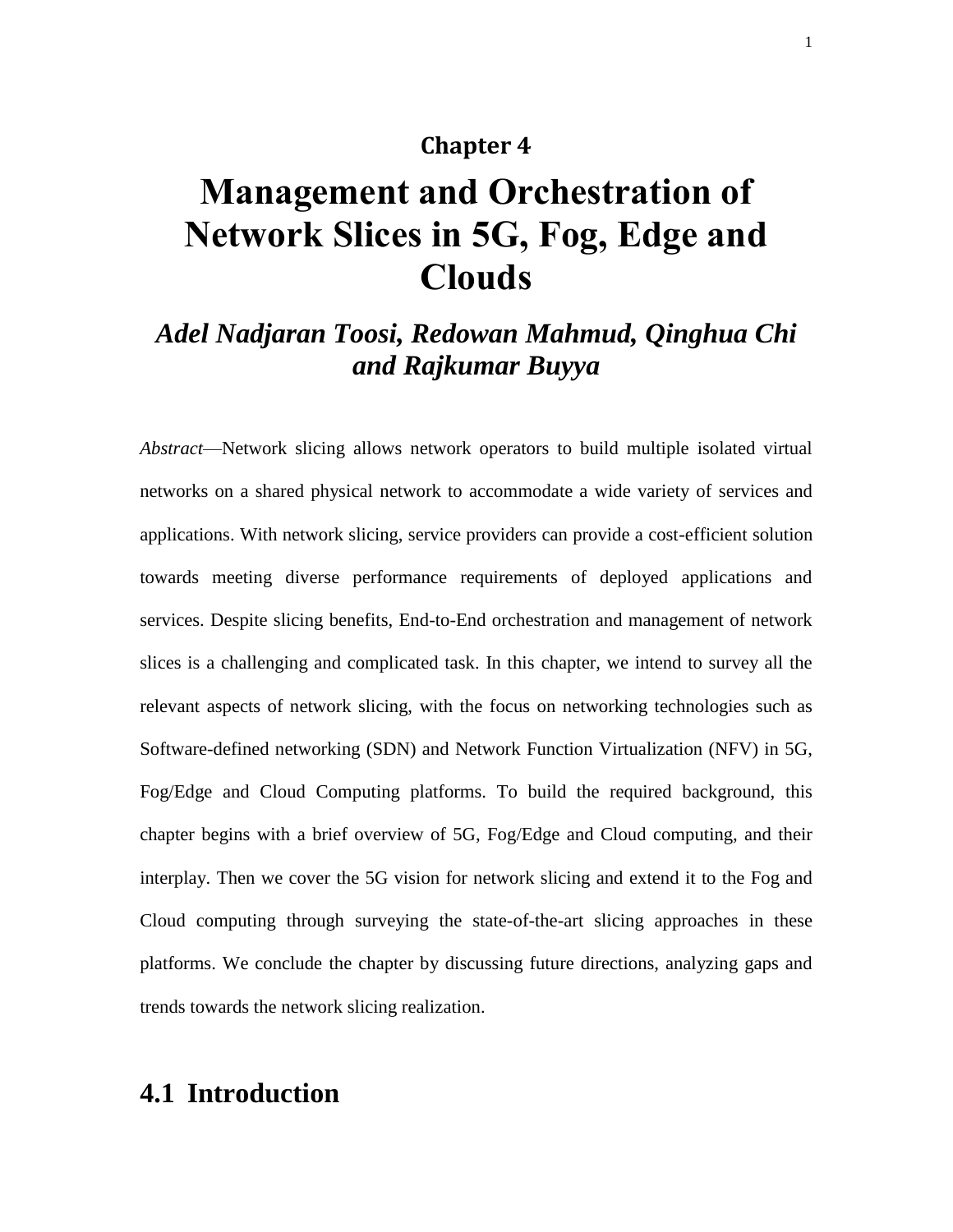The major digital transformation happening all around the world these days has introduced a wide variety of applications and services ranging from smart cities and vehicle to vehicle (V2V) communication to virtual reality (VR)/augmented reality (AR) and remote medical surgery. Design and implementation of a network that can simultaneously provide the essential connectivity and performance requirements of all these applications with a single set of network functions not only is massively complex but also is prohibitively expensive. The 5G Infrastructure Public-Private Partnership (5G-PPP) has identified various use case families of enhanced mobile broadband (eMBB), massive machine-type communications (mMTC), and ultra-reliable low latency communication (uRLLC) or Critical Communications that would simultaneously run and share the 5G physical multi-service network [\[1\].](#page-26-0) These applications essentially have very different Quality of Service (QoS) requirements and transmission characteristics. For instance, Video-on-demand streaming applications in eMMB category require very high bandwidth and transmitting a large amount of content. While mMTC applications, such as Internet of Things (IoT), typically have a multitude of low throughput devices. The differences between these use cases show that the *one-size-fits-all* approach of the traditional networks does not satisfy different requirements of all these vertical services.

A cost-efficient solution towards meeting these requirements is slicing physical network into multiple isolated logical networks. Similar to server virtualization technology successfully used in Cloud computing era, network slicing intends to build a form of virtualization that partitions a shared physical network infrastructure into multiple end-to-end level logical networks allowing for traffic grouping and tenants' traffic isolation. Network slicing is considered as the critical enabler of the 5G network

2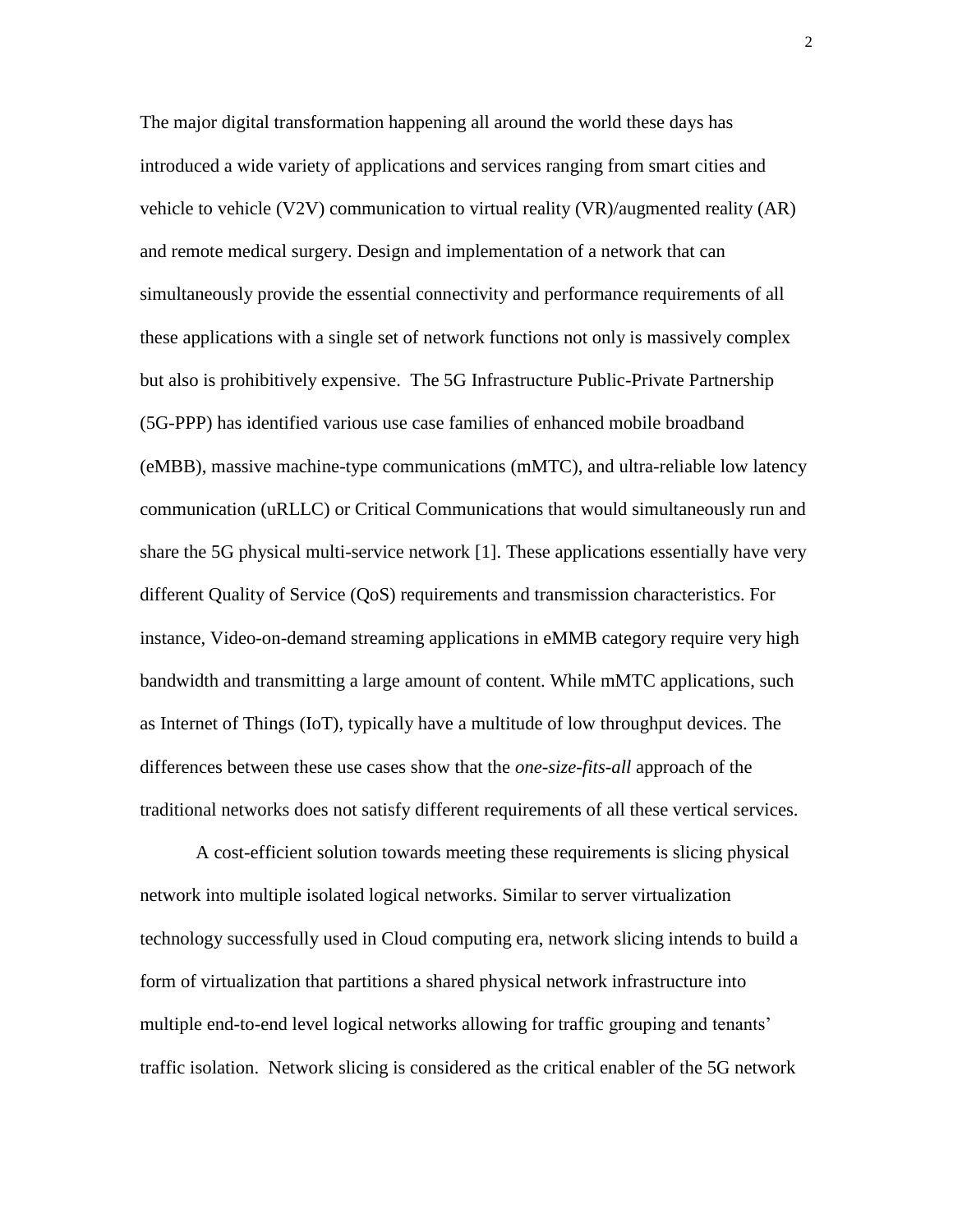where vertical service providers can flexibly deploy their applications and services based on the requirements of their service. In other words, network slicing provides a *Networkas-a-Service* (NaaS) model which allows service providers to build and set up their own networking infrastructure according to their demands and customize it for diverse and sophisticated scenarios.

Software Defined Networking (SDN) and Network Function Virtualization (NFV) can serve as building blocks of network slicing by facilitating network programmability and virtualization. Software-defined networking (SDN) is a promising approach to computer networking that separates the tightly coupled control and data planes of traditional networking devices. Thanks to this separation, SDN can provide a logically centralized view of the network in a single point of management to run network control functions. NFV is another trend in networking gaining momentum quickly with the aim of transferring network functions from proprietary hardware to software-based applications executing on general-purpose hardware. NFV intends to reduce the cost and increase the elasticity of network functions by building virtual network functions (VNFs) that are connected or chained together to build communication services.

With this in mind, in this chapter, we aim to review the state of the art literature on network slicing in 5G, Edge/Fog and Cloud computing, and identify the spectrum challenges and obstacles must be addressed to achieve the ultimate realization of this concept. We begin with a brief introduction of 5G, Edge/Fog, and Clouds and their interplay. Then, we outline the 5G vision for network slicing and identify a generic framework for 5G network slicing. We then review research and projects related to network slicing in Cloud computing context while we focus on SDN and NFV

3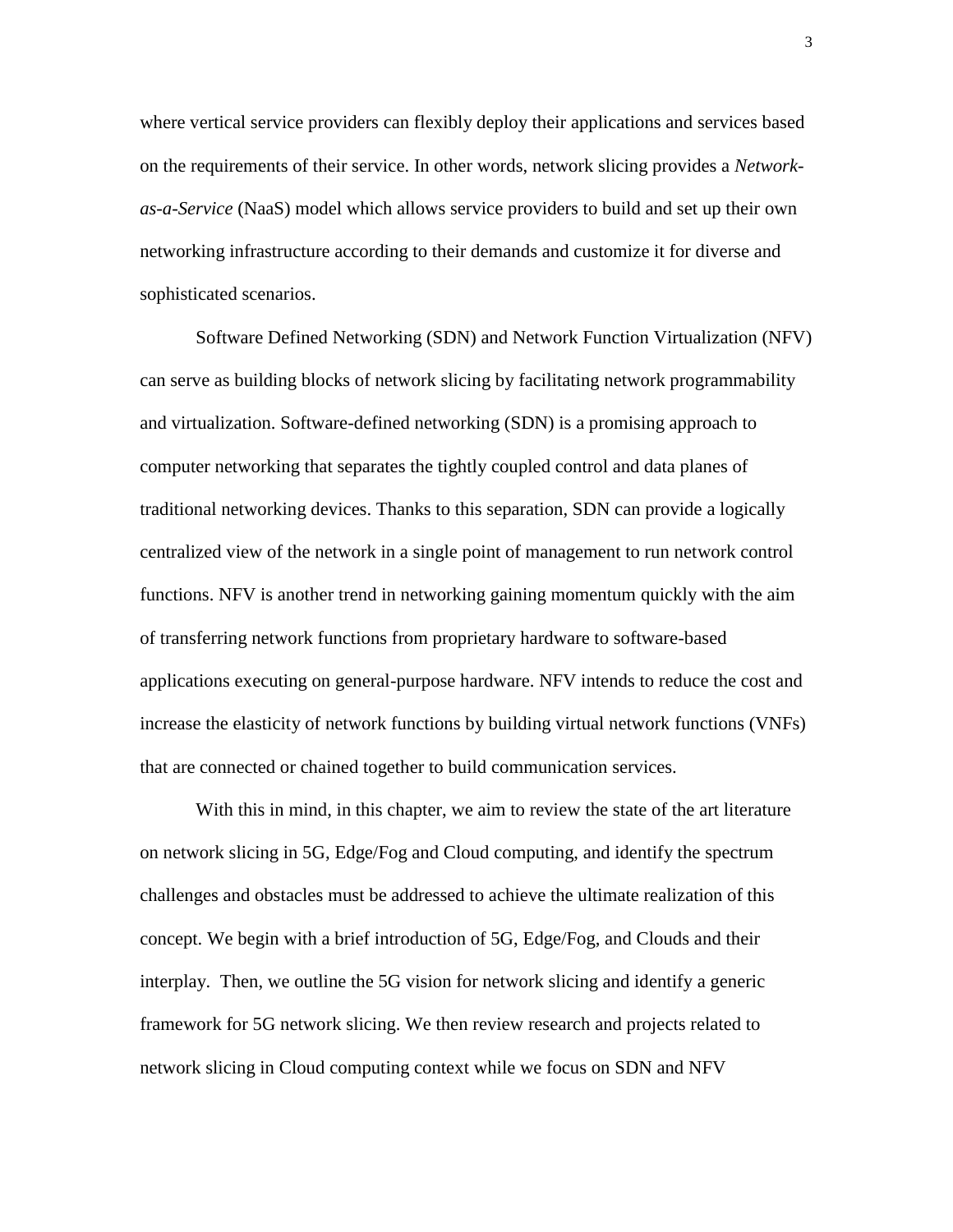technologies. Further, we explore network slicing advance in emerging Fog and Edge Cloud computing. This leads us to identify the key unresolved challenges of network slicing within these platforms. Concerning this review, we discuss the Gaps and trends towards the realization of network slicing vision in Fog and Edge and Software-defined Cloud computing. Finally, we conclude the chapter.

Table 4.1 lists various acronyms and abbreviations referenced throughout the chapter.

| Table 4.1- Acronyms and Abbreviations |                                                                   |  |  |  |
|---------------------------------------|-------------------------------------------------------------------|--|--|--|
| V2V                                   | Vehicle to Vehicle                                                |  |  |  |
| <b>VR</b>                             | <b>Virtual Reality</b>                                            |  |  |  |
| AR                                    | <b>Augmented Reality</b>                                          |  |  |  |
| 5G                                    | 5th generation mobile networks or 5th generation wireless systems |  |  |  |
| <b>eMBB</b>                           | enhanced Mobile Broadband                                         |  |  |  |
| <b>mMTC</b>                           | massive Machine-Type communications                               |  |  |  |
| uRLLC                                 | ultra-Reliable Low Latency communication                          |  |  |  |
| Q <sub>o</sub> S                      | Quality of Service                                                |  |  |  |
| <b>IoT</b>                            | Internet of Things                                                |  |  |  |
| <b>SDN</b>                            | <b>Software Defined Networking</b>                                |  |  |  |
| <b>NFV</b>                            | <b>Network Function Virtualization</b>                            |  |  |  |
| <b>VNF</b>                            | <b>Virtualized Network Function</b>                               |  |  |  |
| <b>MEC</b>                            | Mobile Edge Computing                                             |  |  |  |
| <b>NaaS</b>                           | Network-as-a-Service                                              |  |  |  |
| <b>NFaaS</b>                          | Network function as a Service                                     |  |  |  |
| <b>SDC</b>                            | Software-defined Clouds                                           |  |  |  |
| <b>VM</b>                             | <b>Virtual Machine</b>                                            |  |  |  |
| <b>VPN</b>                            | <b>Virtual Private Network</b>                                    |  |  |  |
| <b>NAT</b>                            | <b>Network Address Translation</b>                                |  |  |  |
| <b>SFC</b>                            | <b>Service Function Chaining</b>                                  |  |  |  |
| <b>SLA</b>                            | Service Level Agreement                                           |  |  |  |
| <b>CRAN</b>                           | <b>Cloud Radio Access Network</b>                                 |  |  |  |
| <b>RRH</b>                            | <b>Remote Radio Head</b>                                          |  |  |  |
| <b>BBU</b>                            | <b>Baseband Unit</b>                                              |  |  |  |
| <b>FRAN</b>                           | Fog radio access network                                          |  |  |  |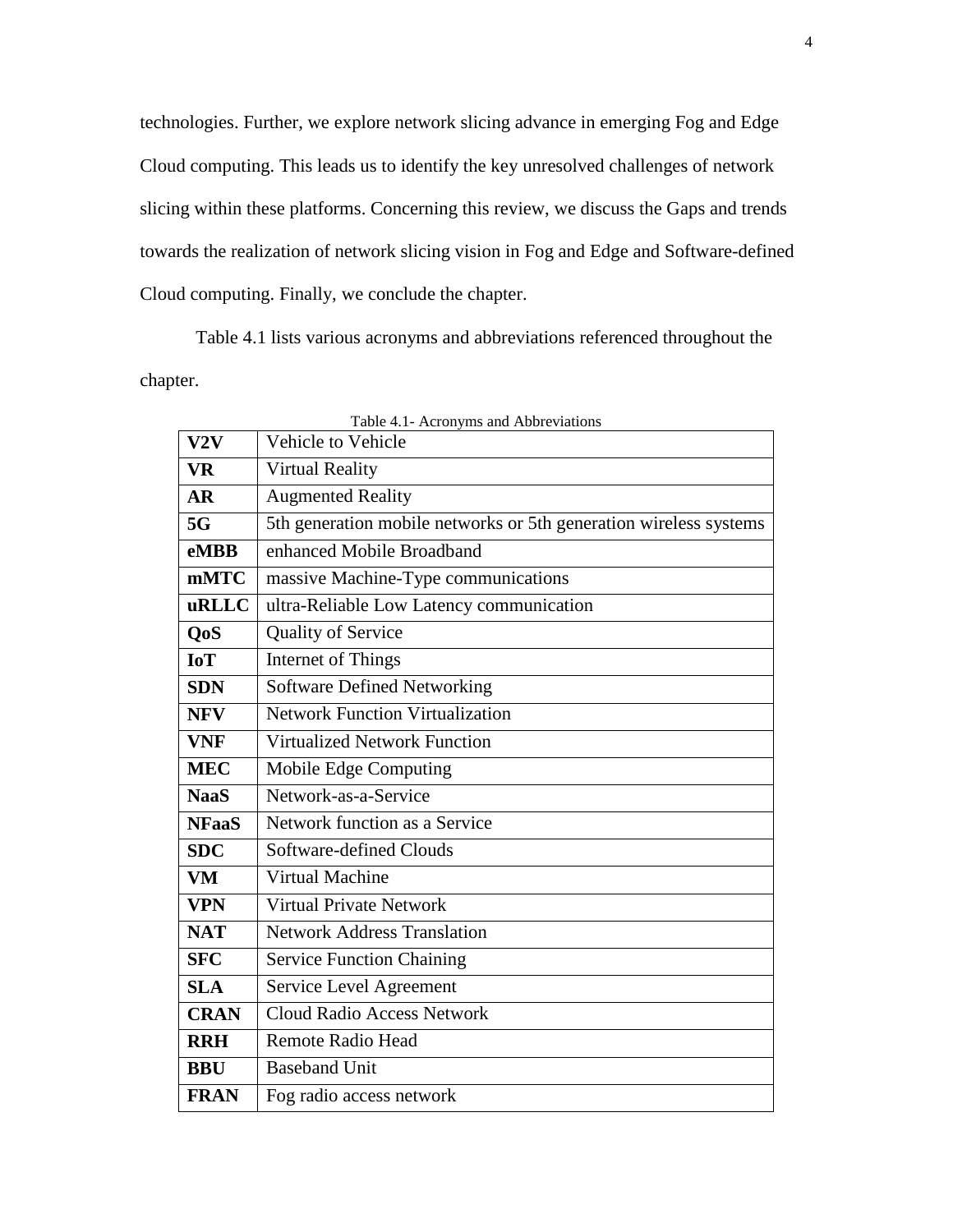# **4.2 Background**

**5G:** The renovation of telecommunications standards is a continuous process. Practicing this, 5th generation mobile network or 5th generation wireless system, commonly called 5G, has been proposed as the next telecommunications standards beyond the current 4G/IMT Advanced standards [\[3\].](#page-26-1) The wireless networking architecture of 5G follows 802.11ac IEEE wireless networking criterion and operates on millimeter wave bands. It can encapsulate Extremely high frequency (EHF) from 30 to 300 gigahertz (GHz) that ultimately offers higher data capacity and low latency communication [\[4\].](#page-26-2)

The formalization of 5G is still in its early stage and expected to be mature by 2020. However, the main intentions of 5G include enabling Gbps data rate in a real network with least round trip latency and offering long-term communication among the large number of connected devices through high fault tolerant networking architecture [\[1\].](#page-26-0) Also, it targets to improve the energy usage both for the network and the connected devices. Moreover, it is anticipated that 5G will be more flexible, dynamic and manageable compared to the previous generations [\[5\].](#page-26-3)

**Cloud Computing:** Cloud computing is expected to be an inseparable part of 5G services for providing an excellent backend for applications running on the accessing devices. During last decade, Cloud has evolved as a successful computing paradigm for delivering on-demand services over the Internet. The Cloud data centers adopted virtualization technology for efficient management of resources and services. Advances in server virtualization contributed to the cost-efficient management of computing resources in the Cloud data centers.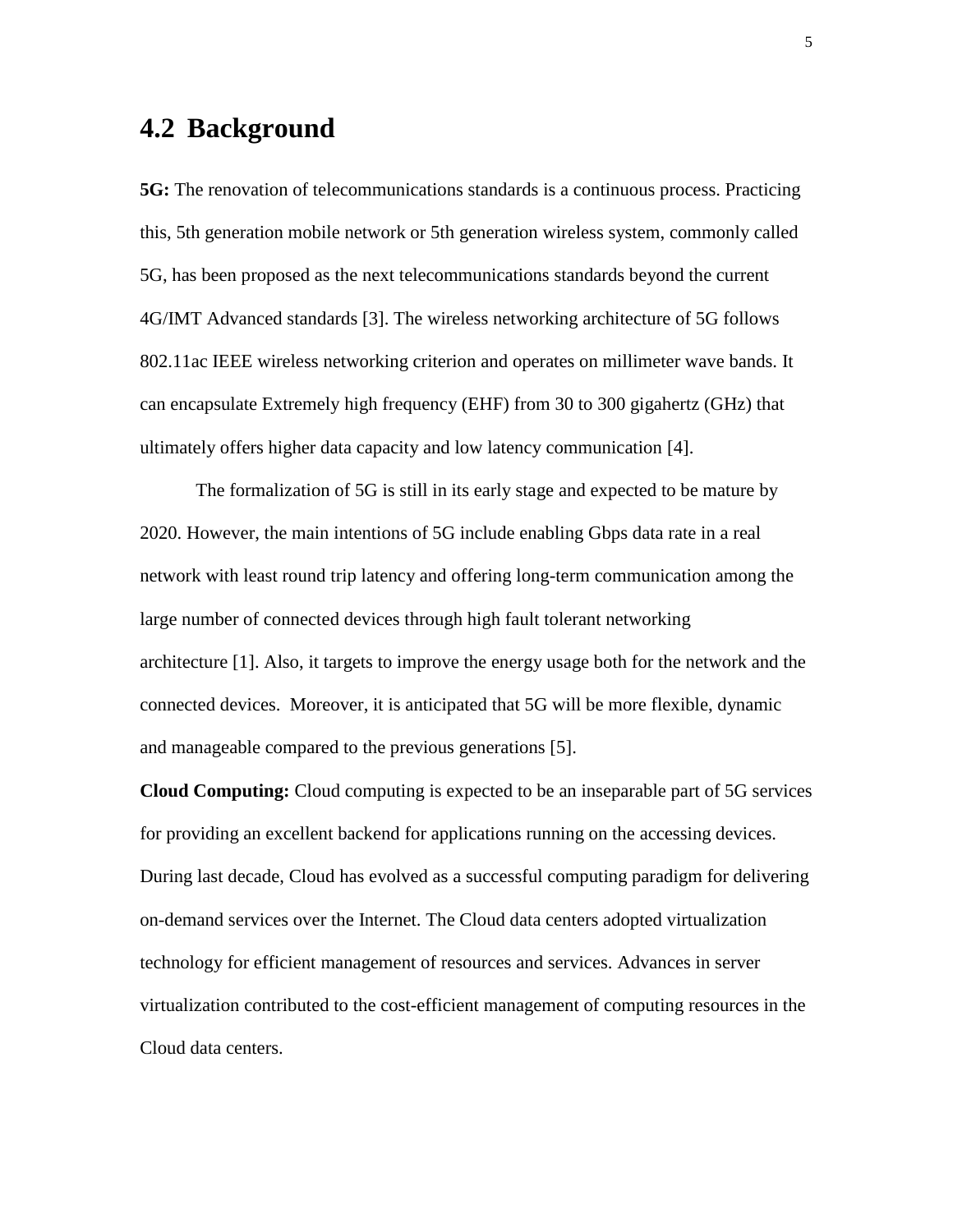Recently, the virtualization notion in Cloud data centers, thanks to the advances in SDN and NFV, has extended to all resources including compute, storage, and networks which formed the concept of Software Defined Clouds (SDC) [\[2\].](#page-26-4) SDC aims to utilize the advances in areas of Cloud computing, system virtualization, SDN, and NFV to enhance resource management in data centers. In addition, Cloud is regarded as the foundation block for *Cloud Radio Access Network (CRAN)*, an emerging cellular framework that aims at meeting ever-growing end-users demand on 5G. In CRAN, the traditional base stations are split into radio and baseband parts. The radio part resides in the base station in the form of Remote Radio Head (RRH) unit and the baseband part in placed to Cloud for creating a centralized and virtualized Baseband Unit (BBU) pool for different base stations.

**Mobile Edge Computing (MEC):** Among the user proximate computing paradigms, Mobile Edge Computing (MEC) is considered as one of the key enablers of 5G. Unlike CRAN [\[48\],](#page-29-0) in MEC, base stations and access points are equipped with Edge servers that take care of 5G related issues at the edge network. MEC facilitates a computationally enriched distributed RAN architecture upon the LTE-based networking. Ongoing researches on MEC targets real-time context awareness [\[49\],](#page-29-1) dynamic computation offloading [\[50\],](#page-29-2) energy efficiency [\[51\]](#page-30-0) and multi-media caching [\[52\]](#page-30-1) for 5G networking. **Edge and Fog Computing:** Edge and Fog computing are coined to complement remote Cloud to meet the service demand of a geographically distributed large number of IoT devices. In Edge computing, the embedded computation capabilities of IoT devices or local resources accessed via ad-hoc networking are used to process IoT data. Usually, Edge computing paradigm is well suited to perform light computational tasks and does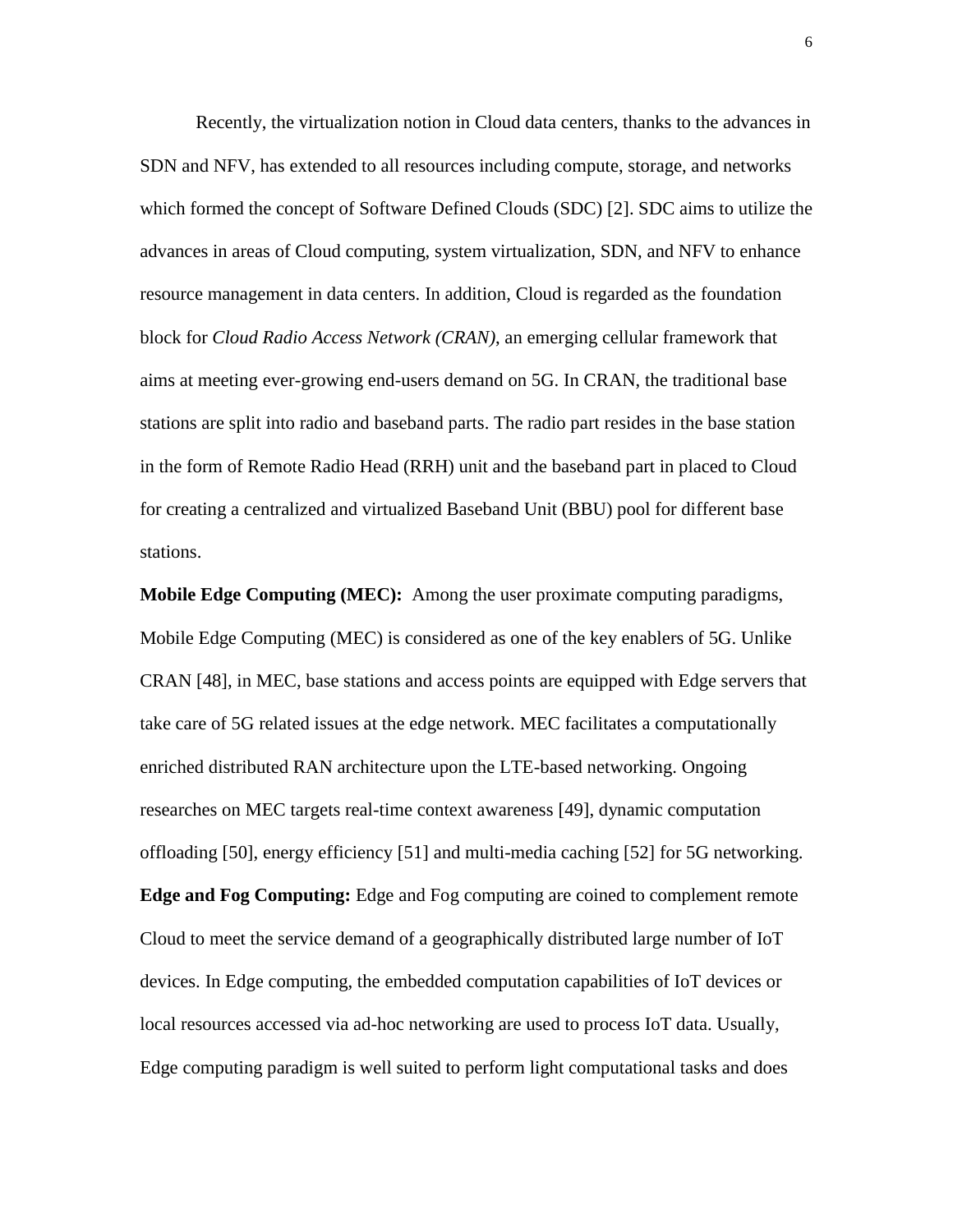not probe global Internet unless intervention of remote (core) Cloud is required.

However, not all the IoT devices are computationally enabled, or local Edge resources are computational-enriched to execute different large-scale IoT applications simultaneously. In this case, executing latency sensitive IoT applications at remote Cloud can degrade the QoS significantly [\[60\].](#page-30-2) Moreover, a huge amount of IoT workload sent to remote Cloud can flood the global internet and congest the network. Therefore, Fog computing is coined that offers infrastructure and software services through distributed Fog nodes to execute IoT applications within the network [\[54\].](#page-30-3)

In Fog computing, traditional networking devices such as routers, switches, settop boxes and proxy servers along with dedicated Nano-servers and Micro-datacenters can act as Fog nodes and create a wide area Cloud-like services both in independent or clustered manner [\[55\].](#page-30-4) Mobile Edge servers or Cloudlets [\[53\]](#page-30-5) can also be regarded as Fog nodes to conduct their respective jobs in Fog enabled Mobile Cloud Computing and MEC. In some cases, Edge and Fog computing are used interchangeably although, in a broader perspective, Edge is considered as a subset of Fog Computing [\[56\].](#page-30-6) However, in Edge and Fog computing, the integration of 5G has already been discussed in terms of bandwidth management during computing instance migration [\[57\]](#page-30-7) and SDN-enabled IoT resource discovery [\[58\].](#page-30-8) The concept of Fog radio access network (FRAN) [\[59\]](#page-30-9) is also getting attention from both academia and industry where Fog resources are used to create BBU pool for the base stations.

Working principle of these computing paradigms largely depends on virtualization techniques. The alignment of 5G with different computing paradigms can also be analyzed through the interplay between network and resource virtualization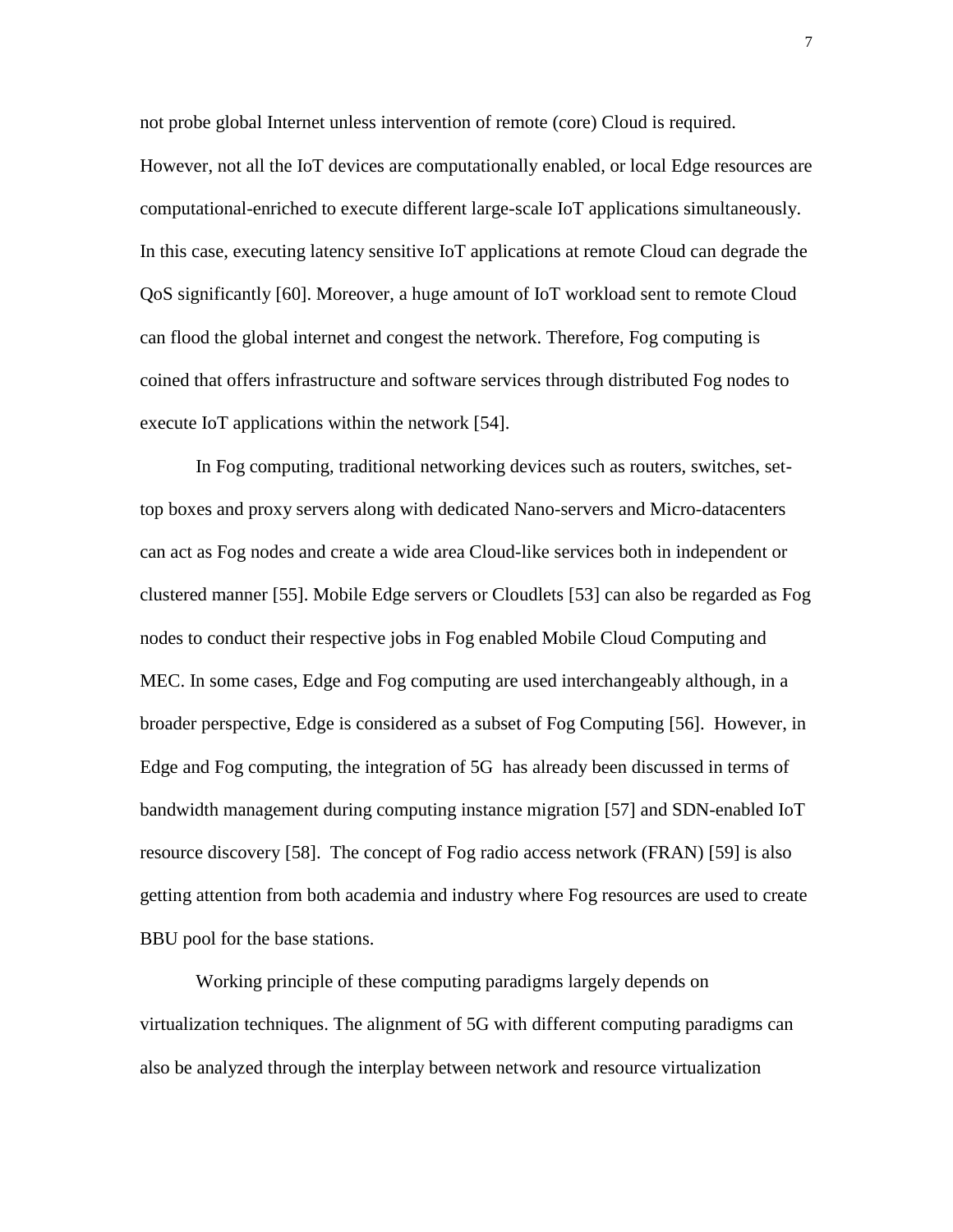techniques. Network Slicing is one of the key features of 5G network virtualization. Computing paradigms can also extend the vision of 5G network slicing into data center and Fog nodes. By the latter, we mean that the vision of network slicing can be applied to the shared data center network infrastructure and Fog networks to provide an end-to-end logical network for applications by establishing a full-stack virtualized environment. This form of network slicing can also be expanded beyond a data center networks into multi-Clouds or even cluster of Fog nodes [\[14\].](#page-27-0) Whatever the extension may be, this creates a new set of challenges to the network, including Wide Area Network (WAN) segments, cloud data centers (DCs) and Fog resources.

# **4.3 Network Slicing in 5G**

In recent years, numerous research initiatives are taken by industries and academia to explore different aspects of 5G. Network architecture and its associated physical and MAC layer management are among the prime focuses of current 5G research works. The impact of 5G in different real-world applications, sustainability, and quality expectations are also getting predominant in the research arena. However, among the ongoing researches in 5G, network slicing is drawing more attractions since this distinctive feature of 5G aims at supporting diverse requirements at the finest granularity over a shared network infrastructure [\[6\]\[7\].](#page-26-5)

Network slicing in 5G refers to sharing a physical network's resources to multiple virtual networks. More precisely, network slices are regarded as a set of virtualized networks on the top of a physical network [\[8\].](#page-26-6) The network slices can be allocated to specific applications/services, use cases or business models to meet their requirements.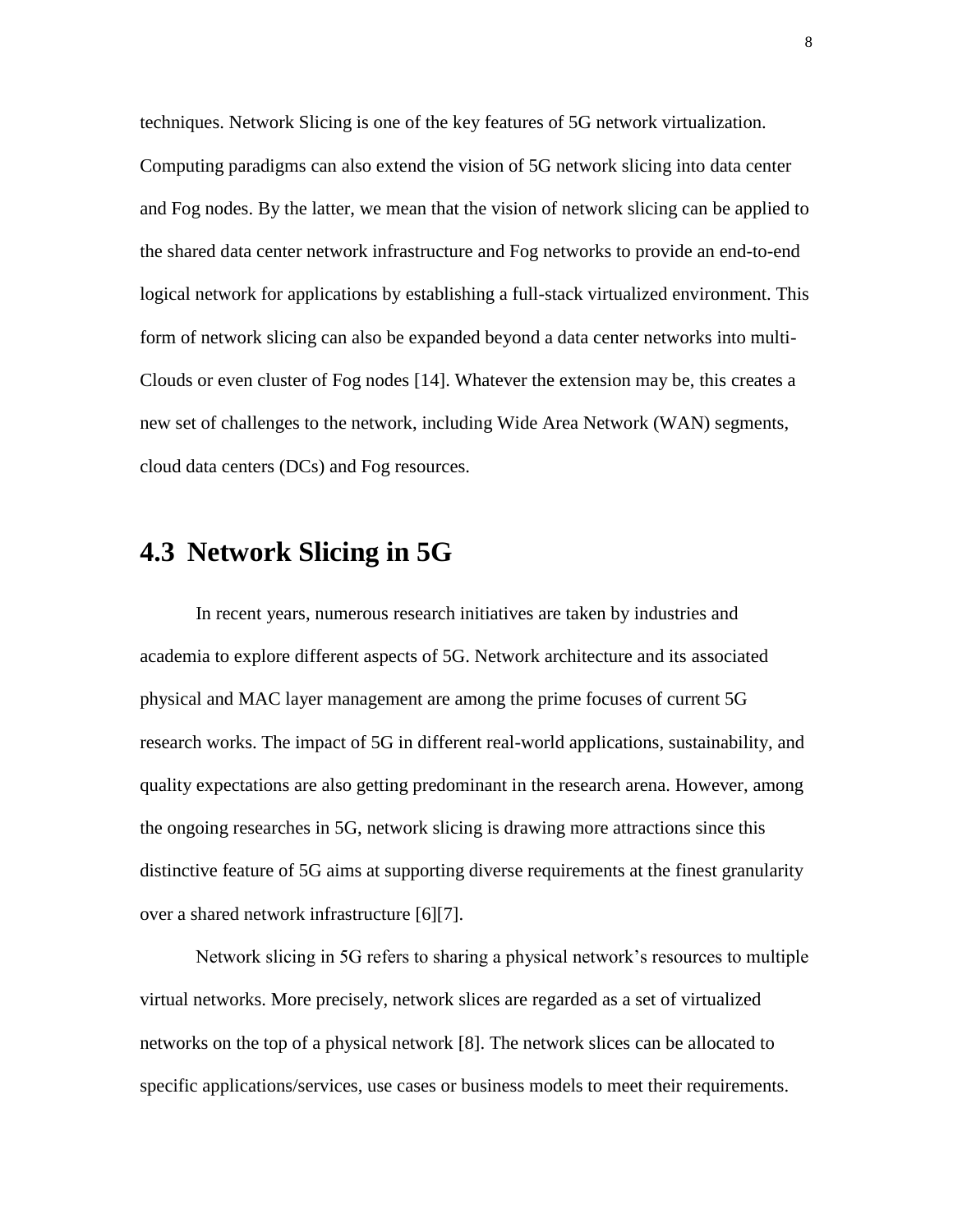Each network slice can be operated independently with its own virtual resources, topology, data traffic flow, management policies, and protocols. Network slicing usually requires implementation in an end-to-end manner to support co-existence of heterogeneous systems [\[9\].](#page-26-7)

The network slicing paves the way for customized connectivity among a high number of inter-connected end-to-end devices. It enhances network automation and leverages the full capacity of SDN and NFV. Also, it helps to make the traditional networking architecture scalable according to the context. Since network slicing shares a common underlying infrastructure to multiple virtualized networks, it is considered as one of the most cost-effective ways to use network resources and reduce both capital and operational expenses [\[10\].](#page-26-8) Besides, it ensures that the reliability and limitations (congestion, security issues) of one slice do not affect the others. Network slicing assists isolation and protection of data, control and management plane that enforce security within the network. Moreover, network slicing can be extended to multiple computing paradigms such as Edge [\[11\],](#page-26-9) Fog [\[14\]](#page-27-0) and Cloud that eventually improves their interoperability and helps to bring services closer to the end user with less Service Level Agreement (SLA) violations [\[12\].](#page-26-10)

Apart from the benefits, the network slicing in current 5G context is subjected to diversified challenges, however. Resource provisioning among multiple virtual networks is difficult to achieve since each virtual network has a different level of resource affinity and it can be changed with the course of time. Besides, mobility management and wireless resource virtualization can intensify the network slicing problems in 5G. End-to-End slice orchestration and management can also make network slicing complicated.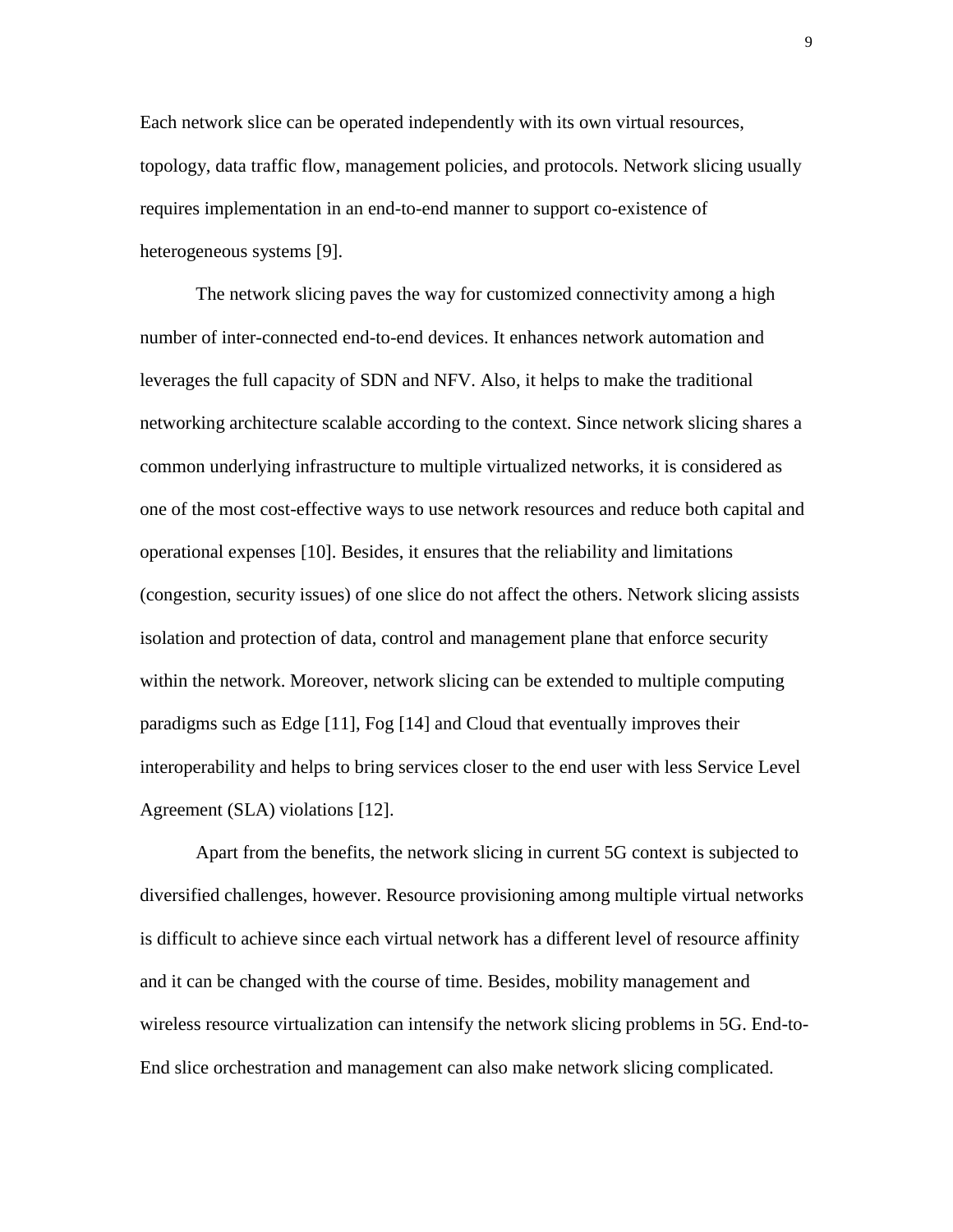Recent researches in 5G network slicing mainly focus on addressing the challenges through efficient network slicing frameworks. Extending the literature [\[12\]\[13\],](#page-26-10) we depicted a generic framework for 5G network slicing in Figure 4.1 The framework consists of three main layers: *Infrastructure layer*, *Network Function layer*, and *Service layer*.



Figure 4.1: Generic 5G Slicing Framework.

**Infrastructure layer:** The infrastructure layer defines the actual physical network architecture. It can be expanded from Edge Cloud to remote Cloud through radio access network and the core network. Different software defined techniques are encapsulated to facilitate resource abstraction within the core network and the radio access network. Besides, in this layer, several policies are conducted to deploy, control, manage and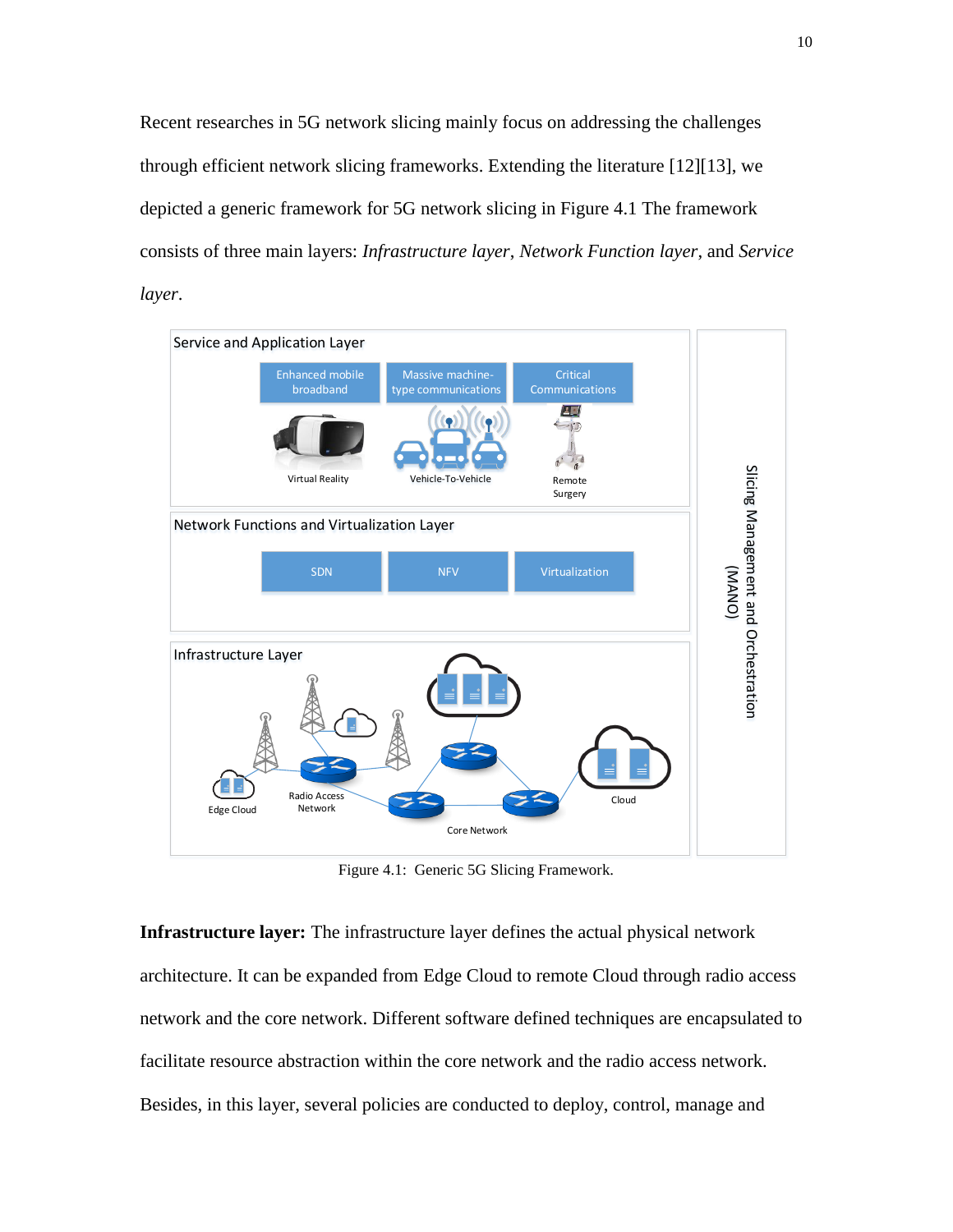orchestrate the underlying infrastructure. This layer allocates resources (compute, storage, bandwidth, etc.) to network slices in such way that upper layers can get access to handle them according to the context.

**Network Function and Virtualization Layer:** The network function and virtualization layer executes all the required operations to manage the virtual resources and network function's life cycle. It also facilitates optimal placement of network slices to virtual resources and chaining of multiple slices so that they can meet specific requirements of a particular service or application. SDN, NFV and different virtualization techniques are considered as the significant technical aspect of this layer. This layer explicitly manages the functionality of core and local radio access network. It can handle both coarse-grained and fine-grained network functions efficiently.

**Service and Application Layer:** The service and application layer can be composed by connected vehicles, virtual reality appliances, mobile devices, etc. having a specific use case or business model and represent certain utility expectations from the networking infrastructure and the network functions. Based on requirements or high-level description of the service or applications, virtualized network functions are mapped to physical resources in such way that SLA for the respective application or service does not get violated.

**Slicing Management and Orchestration (MANO):** The functionality of the above layers are explicitly monitored and managed by the slicing management and orchestration layer. The main task of this layer includes;

1. Creation of virtual network instances upon the physical network by using the functionality of the infrastructure layer.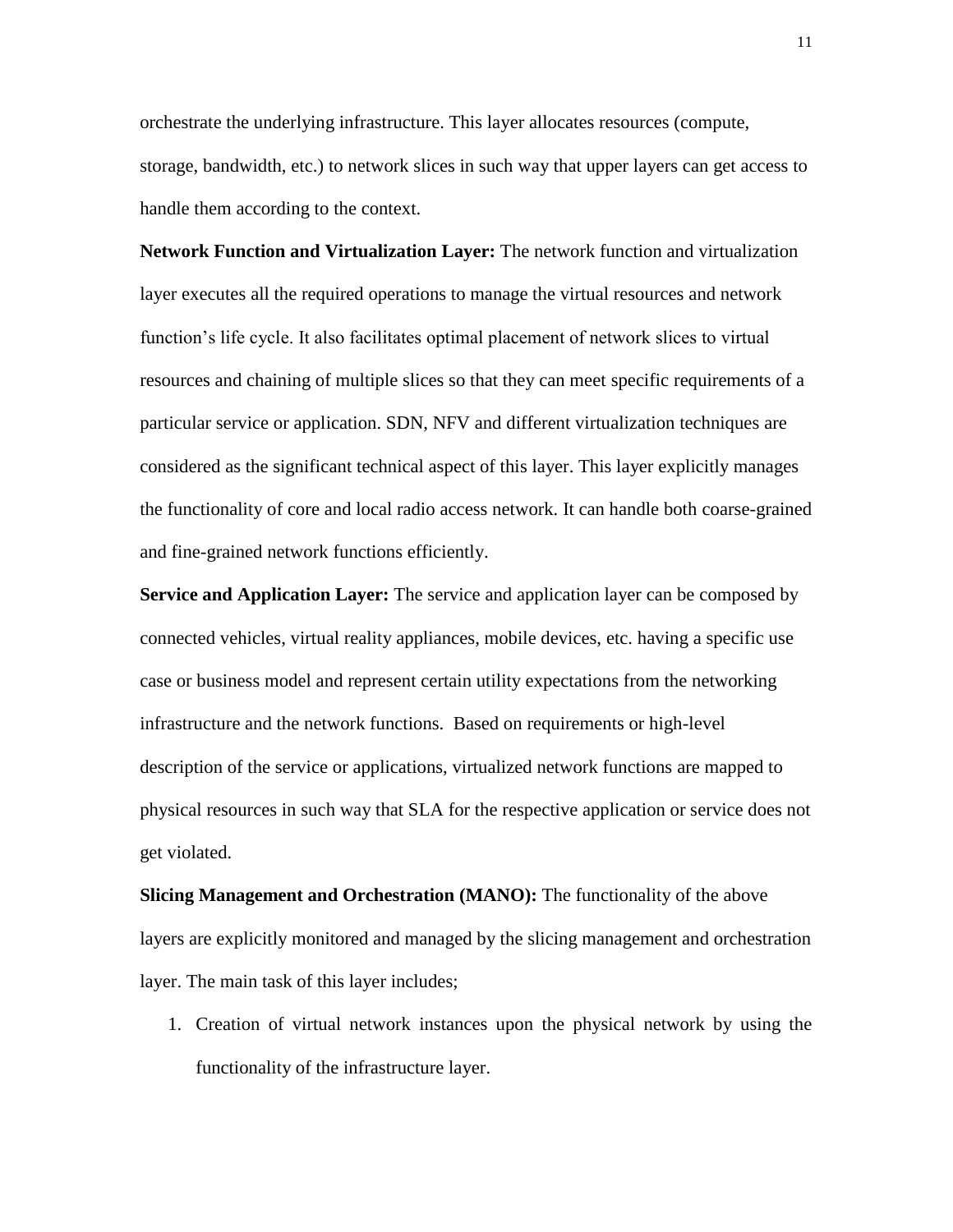- 2. Mapping of network functions to virtualized network instances to build a service chain with the association of network function and virtualization layer.
- 3. Maintaining communication between service/application and the network slicing framework to manage the lifecycle of virtual network instances and dynamically adapt or scale the virtualized resources according to the changing context.

The logical framework of 5G network slicing is still evolving. Retaining the basic structure, extension of this framework to handle the future dynamics of network slicing can be a potential approach to further standardization of 5G.

According to Huawei high-level perspective of 5G network [\[42\],](#page-29-3) Cloud-Native network architecture for 5G has the following characteristics: 1) it provides Cloud data center based architecture and logically independent network slicing on the network infrastructure to support different application scenarios. 2) It uses Cloud-RAN<sup>1</sup> to build radio access networks (RAN) to provide a substantial number of connections and implement 5G required on-demand deployments of RAN functions. 3) It provides simpler core network architecture and provides on-demand configuration of network functions via user and control plane separation, unified database management, and componentbased functions, and. 4) In automatic manner, it implements network slicing service to reduce operating expenses.

In the following section, we intend to review the state-of-the-art related work on network slice management happening in Cloud computing literature. Our survey in this area can help researcher to apply advances and innovation in 5G and Clouds reciprocally.

<sup>&</sup>lt;sup>1</sup> CLOUD-RAN (CRAN) is a centralized architecture for radio access network (RAN) in which the radio transceivers are separated from the digital baseband processors. This means that operators can centralize multiple base band units in one location. This simplifies the amount of equipment needed at each individual cell site. Ultimately, the network functions in this architecture become virtualized in the Cloud.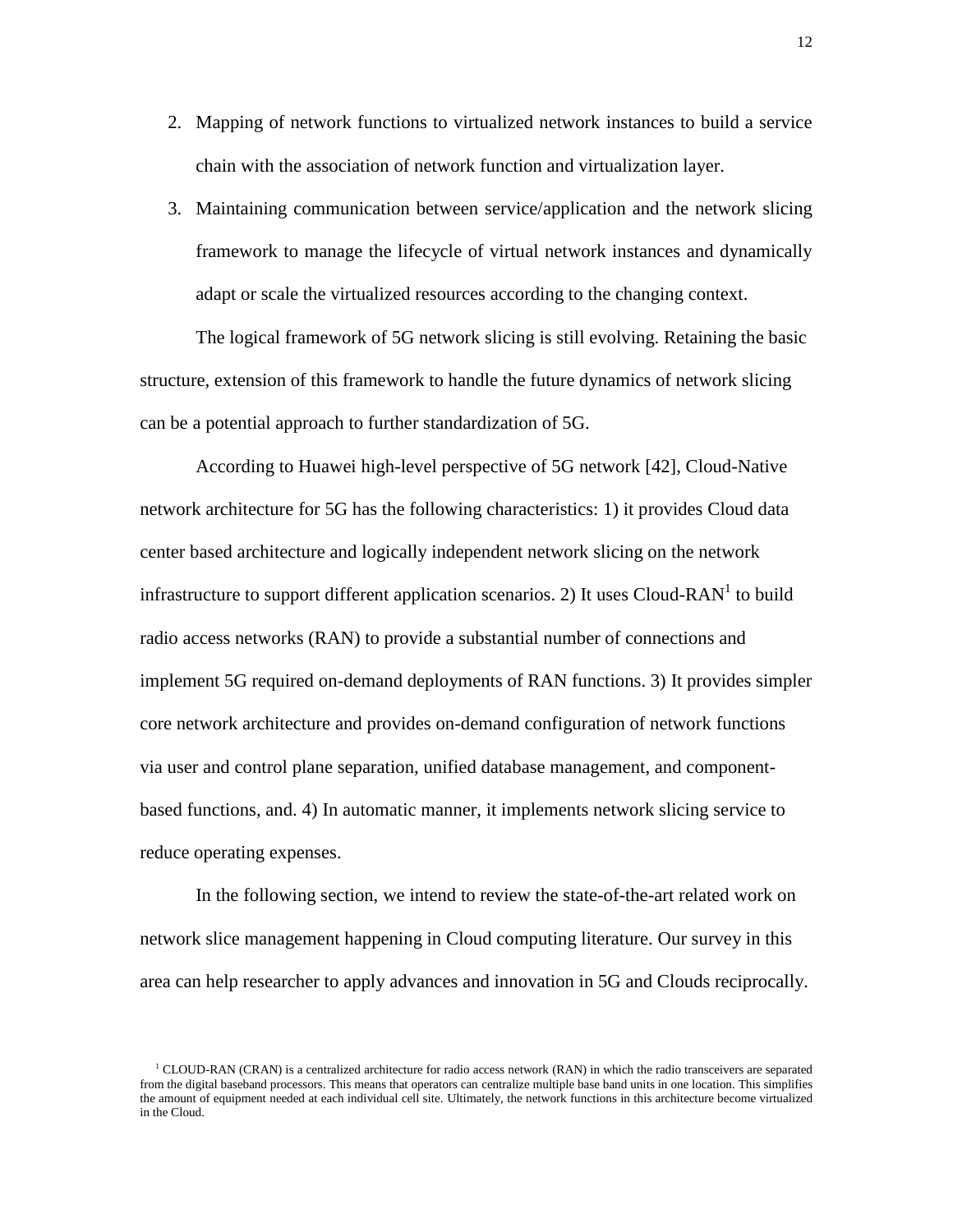### **4.4 Network Slicing in Software Defined Clouds**

Virtualization technology has been the cornerstone of the resource management and optimization in Cloud data centers for the last decade. Many research proposals have been expressed for VM placement and Virtual Machine (VM) migration to improve utilization and efficiency of both physical and virtual servers [\[15\].](#page-27-1) In this section, we focus on the state of the art network-aware VM/VNF management in line with the aim of the report, i.e., network slicing management for SDCs. Figure 4.2 illustrates our proposed taxonomy of network-aware VM/VNF management in SDCS. Our taxonomy classifies existing works based on the objective of the research, the approach used to address the problem, the exploited optimization technique, and finally the evaluation technique used to validate the approach. In the remaining parts of this section, we cover network slicing from three different perspectives and map them to the proposed taxonomy: Networkaware VM management, Network-aware VM migration, and VNF management.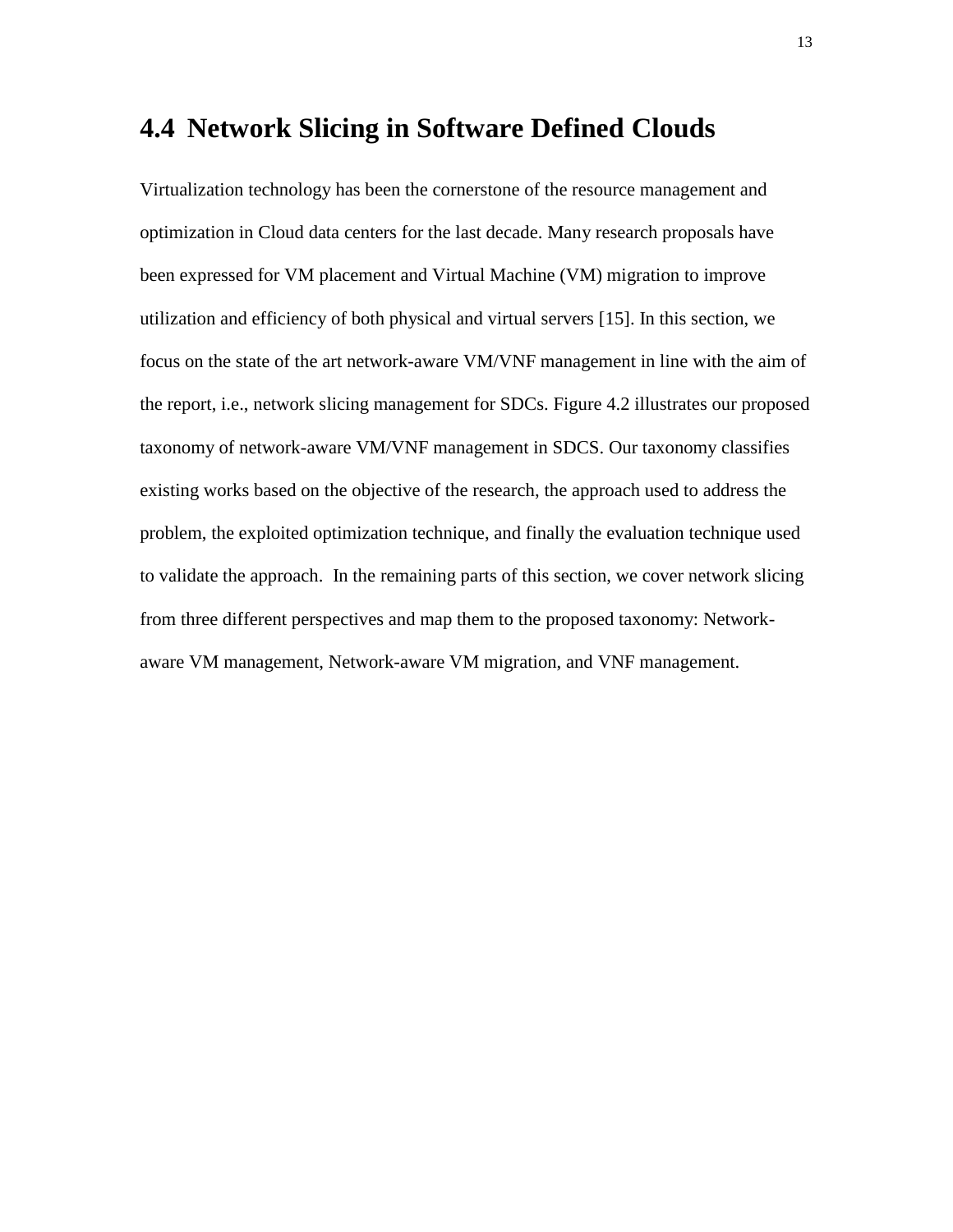

Figure 4.2: Taxonomy of network-aware VM/VNF Management in software-defined Clouds

#### *4.4.1 Network-aware Virtual Machines Management*

Cziva et al. [\[15\]](#page-27-1) present an orchestration framework to exploit time-based network information to live migrate VMs and minimize the network cost. Wang et al. [\[16\]](#page-27-2) propose a VM placement mechanism to reduce the number of hops between communicating VMs, save energy, and balance the network load. Remedy [\[17\]](#page-27-3) relies on SDN to monitor the state of the network and estimate the cost of VM migration. Their technique detects congested links and migrates VMs to remove congestion on those links.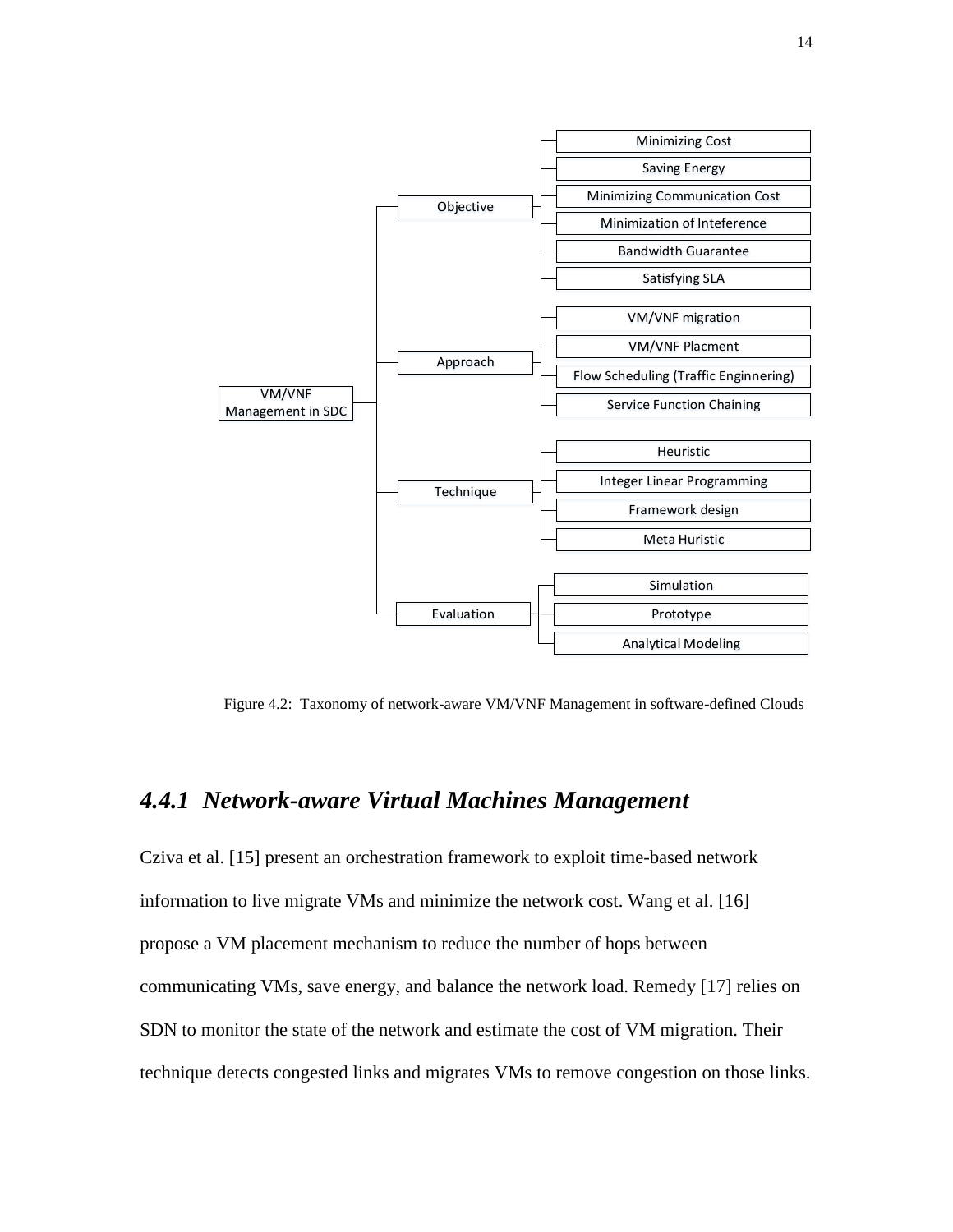Jiang et al. [\[18\]](#page-27-4) worked on joint VM placement and network routing problem of data centers to minimize network cost in real-time. They proposed an online algorithm to optimize the VM placement and data traffic routing with dynamically adapting traffic loads. VMPlanner [\[19\]](#page-27-5) also optimizes VM placement and network routing. The solution includes VM grouping that consolidates VMs with high inter-group traffic, VM group placement within a rack, and traffic consolidation to minimize the rack traffic. Jin et al. [\[21\]](#page-27-6) studied joint host-network optimization problem. The problem is formulated as an integer linear problem which combines VM placement and routing problem. Cui et al. [\[20\]](#page-27-7) explore the joint policy-aware and network-aware VM migration problem and present a VM management to reduce network-wide communication cost in data center networks while considering the policies regarding the network functions and middleboxes. Table 4.2 summarizes the research projects on network-aware VM management.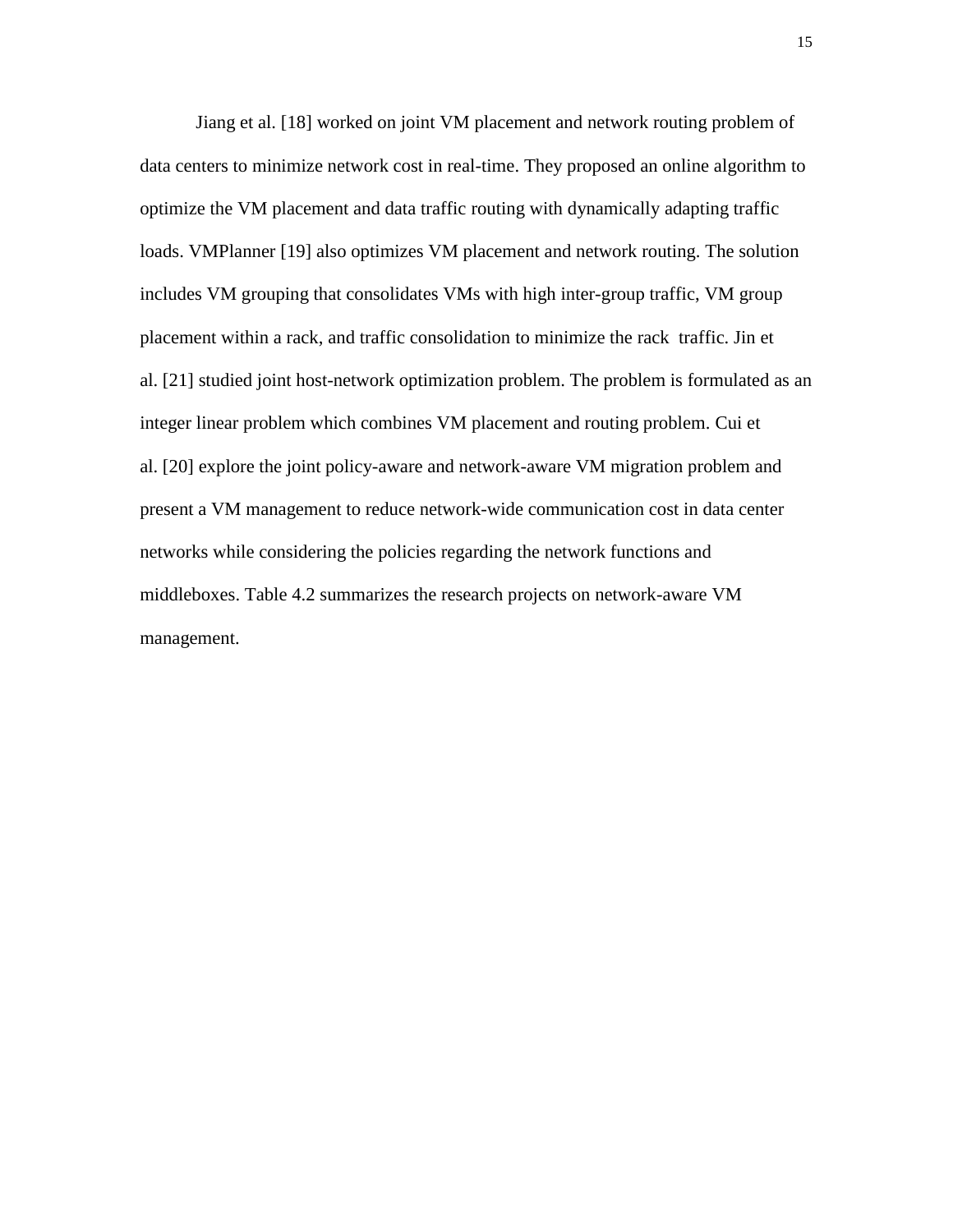| Project             | Objectives                       | Approach/Tech       | Evaluation          |
|---------------------|----------------------------------|---------------------|---------------------|
|                     |                                  | nique               |                     |
| Cziva et al. $[15]$ | Minimization of the network      | VM migration $-$    | Prototype           |
|                     | communication cost               | Framework           |                     |
|                     |                                  | Design              |                     |
| Wang et al. [16]    | Reducing the number of hops      | VM placement        | Simulation          |
|                     | between communicating VMs and    | – Heuristic         |                     |
|                     | network power consumption        |                     |                     |
| Remedy [17]         | Removing congestion in the       | VM migration $-$    | Simulation          |
|                     | network                          | Framework           |                     |
|                     |                                  | Design              |                     |
| Jiang et al. [18]   | Minimization of the network      | <b>VM Placement</b> | Simulation          |
|                     | communication cost               | and Migration $-$   |                     |
|                     |                                  | Heuristic           |                     |
|                     |                                  | (Markov             |                     |
|                     |                                  | approximation)      |                     |
| VMPlanner [19]      | Reducing network power           | VM placement        | Simulation          |
|                     | consumption                      | and traffic flow    |                     |
|                     |                                  | routing -           |                     |
|                     |                                  | Heuristic           |                     |
| <b>PLAN</b> [20]    | Minimization of the network      | VM Placement -      | Prototype/Simulatio |
|                     | communication cost while meeting | Heuristic           | n                   |
|                     | network policy requirements      |                     |                     |
|                     |                                  |                     |                     |

Table 4.2 - Network-aware Virtual Machines Management

#### *4.4.2 Network-aware Virtual Machine Migration Planning*

A large body of literature focused on improving the efficiency of VM migration mechanism [\[22\].](#page-27-8) Bari et al. [\[23\]](#page-27-9) propose a method for finding an efficient migration plan. They try to find a sequence of migrations to move a group of VMs to their final destinations while migration time is minimized. In their method, they monitor residual bandwidth available on the links between source and destination after performing each step in the sequence. Similarly, Ghorbani et al. [\[24\]](#page-27-10) propose an algorithm to generate an ordered list of VMs to migrate and a set of forwarding flow changes. They concentrate on imposing bandwidth guarantees on the links to ensure that link capacity is not violated during the migration. The VM migration planning problem is also tackled by Li et al. [\[25\]](#page-27-11) where they address the workload-aware migration problem and propose methods for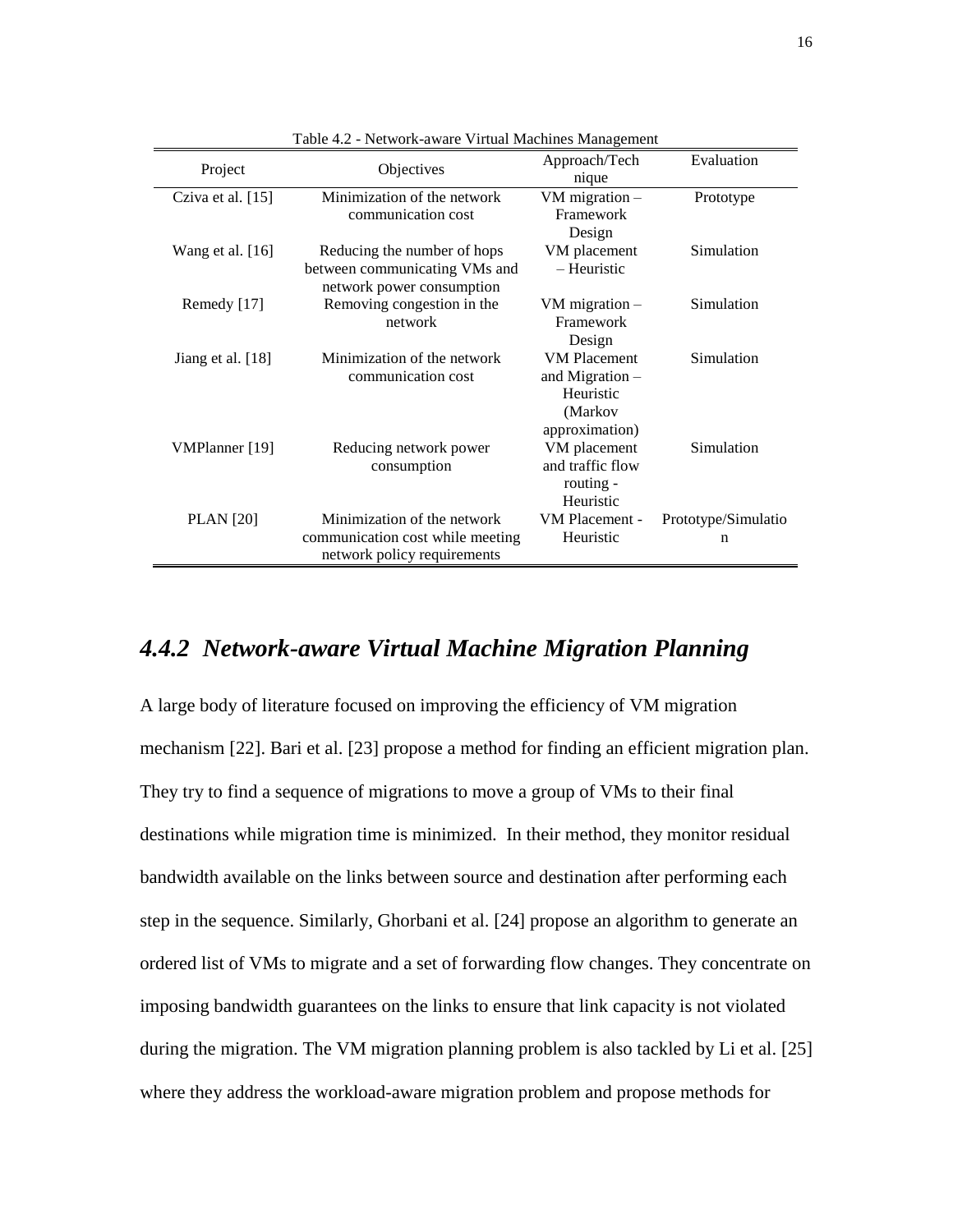selection of candidate virtual machines, destination hosts, and sequence for migration. All these studies focus on the migration order of a group of VMs while taking into account network cost. Xu et al. [\[26\]](#page-27-12) propose an interference-aware VM live migration plan called *iAware* that minimizes both migration and co-location interference among VMs. Table 4.3 summarizes the research projects on VM migration planning.

| Table 4.5 - VIIIual Machine Migration Frammig |                                   |                  |                    |  |
|-----------------------------------------------|-----------------------------------|------------------|--------------------|--|
| Project                                       | Objectives                        | Approach/Techniq | Evaluation         |  |
|                                               |                                   | ue               |                    |  |
| Bari et al. [23]                              | Finding sequence of migrations to | VM migration $-$ | Simulation         |  |
|                                               | while migration time is minimized | Heuristic        |                    |  |
| Ghorbani et                                   | Finding sequence of migrations    | VM migration $-$ | Simulation         |  |
| al. $[24]$                                    | while imposing bandwidth          | Heuristic        |                    |  |
|                                               | guarantees                        |                  |                    |  |
| Li et al. $[25]$                              | Finding sequence of migrations    | VM migration $-$ | Simulation         |  |
|                                               | and                               | Heuristic        |                    |  |
|                                               | destination hosts to balance the  |                  |                    |  |
|                                               | load                              |                  |                    |  |
| iAware [26]                                   | Minimization of migration and co- | VM migration $-$ | Prototype/Simulati |  |
|                                               | location interference among VMs   | Heuristic        | on                 |  |

Table 4.3 -Virtual Machine Migration Planning

#### *4.4.3 Virtual Network Functions Management*

Network Functions Virtualization (NFV) is an emerging paradigm where network functions such as firewalls, Network Address Translation (NAT), Virtual Private Network (VPN), etc. are virtualized and divided up into multiple building blocks called Virtualized Network Functions (VNFs). VNFs are often chained together and build Service Function Chains (SFC) to deliver a required network functionality. Han et al. [\[27\]](#page-28-0) present a comprehensive survey of key challenges and technical requirements of NFV where they present an architectural framework for NFV. They focus on the efficient instantiation, placement and migration of VNFs and network performance. VNF-P is a model proposed by Moens and Turck [\[28\]](#page-28-1) for efficient placement of VNFs. They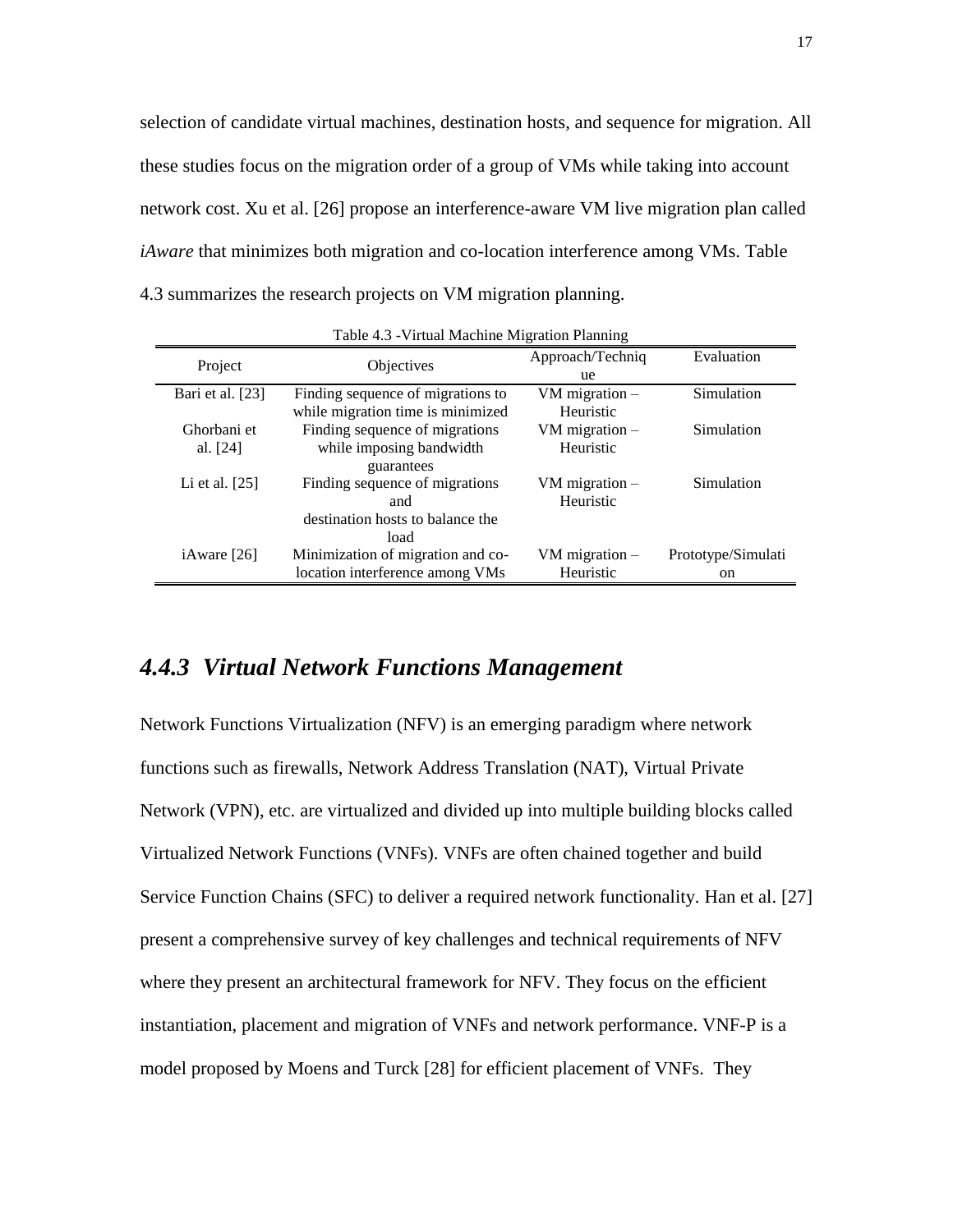propose a NFV burst scenario in a hybrid scenario in which the base demand for network function service is handled by physical resources while the extra load is handled by virtual service instances. Cloud4NFV [\[29\]](#page-28-2) is a platform following the NFV standards by European Telecommunications Standards Institute (ETSI) to build Network Function as a Service using a Cloud platform. Their VNF Orchestrator exposes RESTful APIs allowing VNF deployment. A Cloud platform such as OpenStack supports management of virtual infrastructure at the background. vConductor [\[30\]](#page-28-3) is another NFV management system proposed by Shen et al. for the end-to-end virtual network services. vConductor has simple graphical user interfaces (GUIs) for automatic provisioning of virtual network services and supports the management of VNFs and existing physical network functions. MORSA [\[31\]](#page-28-4) proposed as part of vConductor to perform virtual machine (VM) placement for building NFV infrastructure in the presence of conflicting objectives of involving stakeholders such as users, Cloud providers, and telecommunication network operators.

Service chain is a series of VMs hosting VNFs in a designated order with a flow goes through them sequentially to provide desired network functionality. Tabular VM migration (TVM) proposed by [\[32\]](#page-28-5) aims at reducing the number of hops in service chain of network functions in Cloud data centers. They use VM migration to reduce the number of hops (network elements) the flow should traverse to satisfy Service level agreements (SLAs). SLA-driven Ordered Variable-width Windowing (SOVWin) is a heuristic proposed by Pai et al. [\[33\]](#page-28-6) to address the same problem, however, using initial static placement. Similarly, an orchestrator for the automated placement of VNFs across the resources proposed by Clayman et al. [\[34\].](#page-28-7)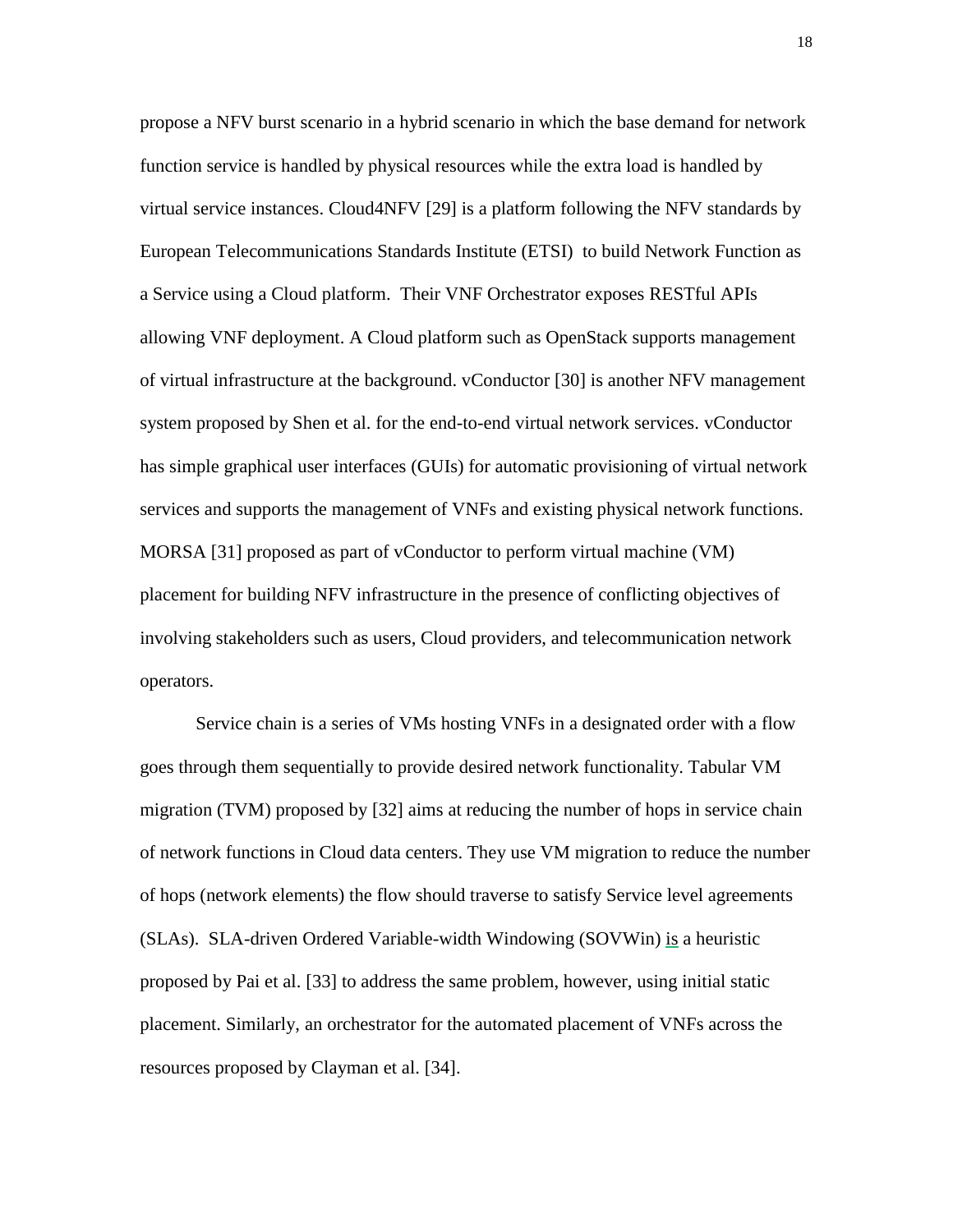| Project                | Objectives                                                                    | Approach/Technique                               |
|------------------------|-------------------------------------------------------------------------------|--------------------------------------------------|
| VNF-P                  | Handling burst in network services demand                                     | Resource Allocation - Integer                    |
|                        | while minimizing the number of servers                                        | linear programming (ILP)                         |
| Cloud <sub>4</sub> NFV | Providing Network Function as a Service                                       | Service provisioning -                           |
|                        |                                                                               | Framework Design                                 |
| vConductor             | Virtual network services provisioning and                                     | Service provisioning -                           |
|                        | management                                                                    | Framework Design                                 |
| <b>MORSA</b>           | Multi Objective placement of virtual services                                 | Placement - Multi-objective<br>Genetic Algorithm |
| <b>TVM</b>             | Reducing number of hops in service chain                                      | <b>VNF Migration - Heuristic</b>                 |
| SOVWin                 | Increasing user requests acceptance rate and<br>minimization of SLA violation | <b>VNF Placement - Heuristic</b>                 |
| Clayman et al.         | Providing automatic placement of the virtual<br>nodes                         | <b>VNF Placement - Heuristic</b>                 |
| <b>T-NOVA</b>          | Building a Marketplace for VNF                                                | Marketplace – Framework<br>Design                |
| UNIFY                  | Automated, dynamic service creation and                                       | Service provisioning-                            |
|                        | service function chaining                                                     | Framework Design                                 |

Table 4.4 - Virtual Network Functions Management Projects

The EU-funded T-NOVA project [\[35\]](#page-28-8) aims to realize the NFaaS concept. It designs and implements integrated management and orchestrator platform for the automated provisioning, management, monitoring and optimization of VNFs. UNIFY [\[36\]](#page-28-9) is another EU-funded FP7 project aims at supporting automated, dynamic service creation based on a fine-granular SFC model, SDN, and Cloud virtualization techniques. For more details on SFC, interested readers are referred to the literature survey by Medhat et al. [\[37\].](#page-28-10) Table 4.4 summarizes the state of the art projects on VNF management.

# **4.5 Network Slicing Management in Edge and Fog**

Fog computing is a new trend in Cloud computing that intends to address the quality of service requirements of applications requiring real-time and low latency processing. While Fog acts as a middle layer between Edge and core Clouds to serve applications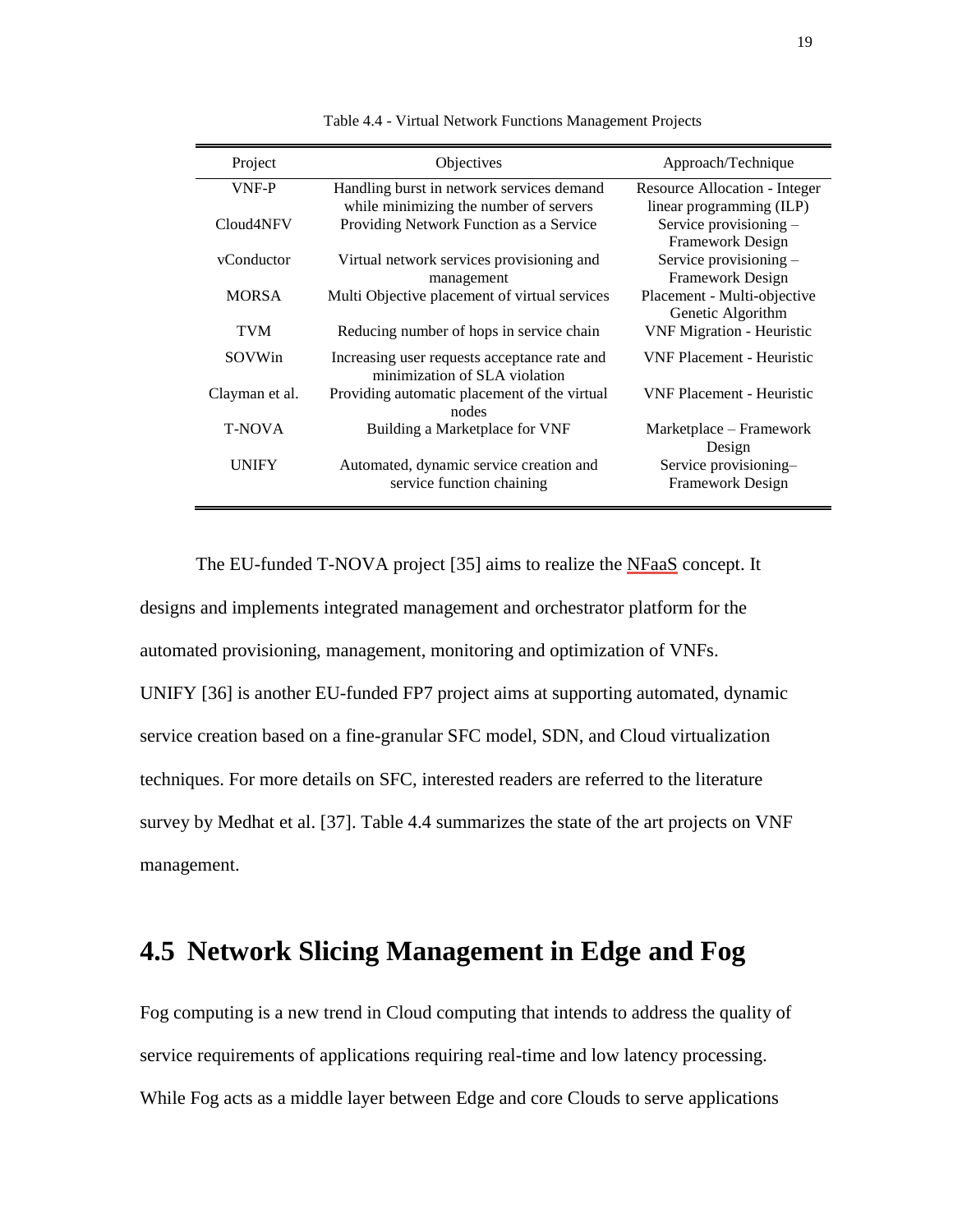close to the data source, core Cloud data centers provide massive data storage, heavyduty computation, or widearea connectivity for the application.

One of the key visions of Fog computing is to add compute capabilities or general purpose computing to Edge network devices such as mobile base stations, gateways and routers. On the other hand, SDN and NFV play key roles in prospective solutions to facilitate efficient management and orchestration of network services. Despite natural synergy and affinity between these technologies, there exist not many research on the integration of Fog/Edge computing and SDN/NFV as both are still in their infancy. In our view, intraction between SDN/NFV and Fog/Edge computing is crucial for emerging applications in IoT, 5G and stream analytics. However, the scope and requirements of such interaction is still an open problem. In the following, we provide an overview of the state-of-the-art within this context.

Lingen et al. [\[45\]](#page-29-4) define a model-driven and service-centric architecture that addresses technical challenges of integrating NFV, Fog and 5G/MEC. They introduce an open architecture based on NFV MANO proposed by the European Telecommunications Standards Institute (ETSI) and aligned with the OpenFog Consortium (OFC) reference architecture<sup>2</sup> that offers uniform management of IoT services spanning through Cloud to the Edge. A two-layer abstraction model along with IoT-specific modules and enhanced NFV MANO architecture is proposed to integerate Cloud, network, and Fog. As a pilot study, they presented two use cases for physical security of Fog nodes and sensor telemetry through street cabinets in the city of Barcelona.

Truong et al. [\[43\]](#page-29-5) are among the earliest who have proposed an SDN-based architecture to support Fog Computing. They have identified required components and

<sup>2</sup> OpenFog Consortium, https://www.openfogconsortium.org/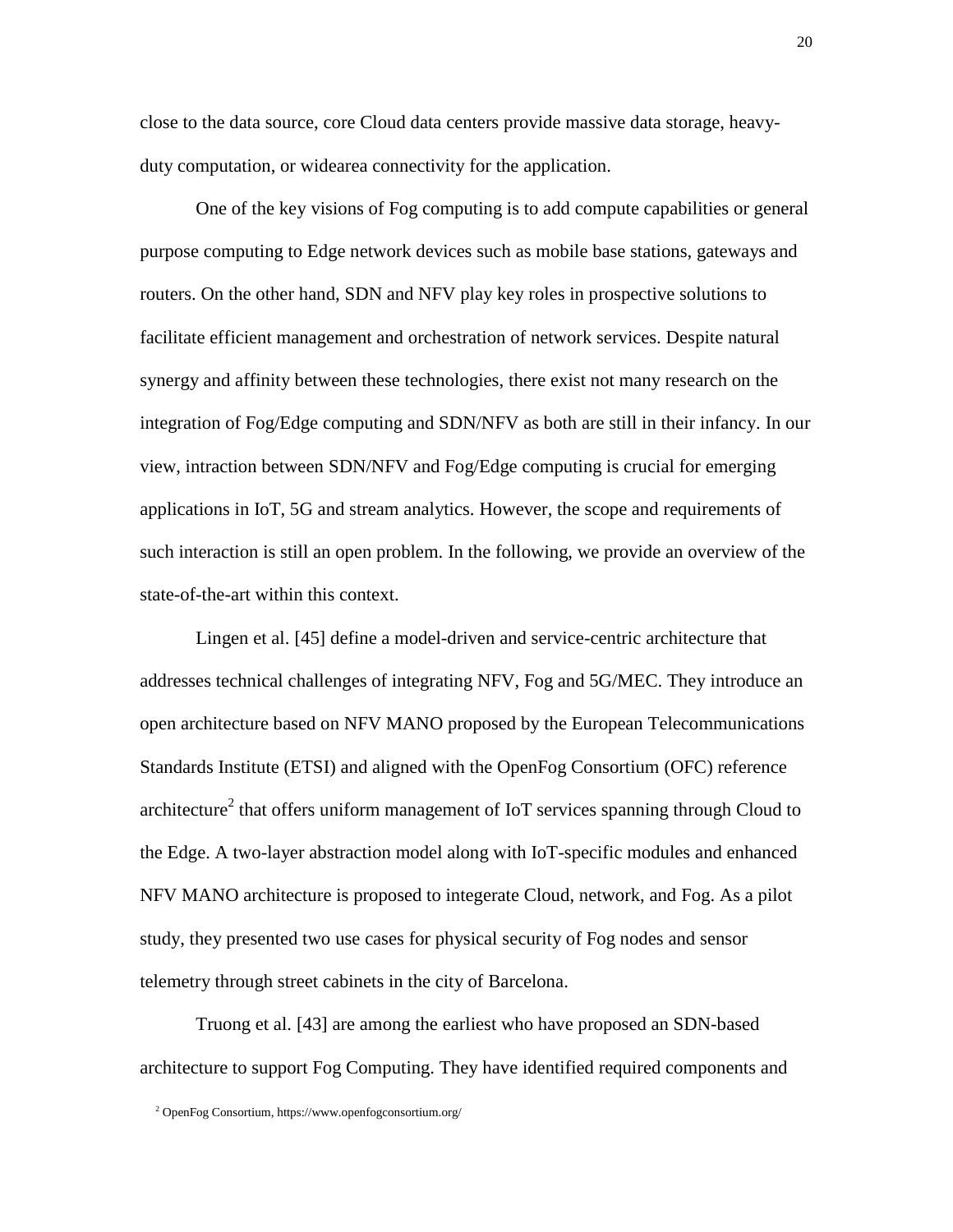specified their roles in the system. They also showed how their system can provide services in the context of Vehicular Adhoc Networks (VANETs). They showed benefits of their proposed architecture using two use-cases in data streaming and lane-change assistance services. In their proposed architecture, the centeral network view by the SDN Controller is utilized to manage resources and services and optimize their migration and replication.

Bruschi et al. [\[44\]](#page-29-6) propose network slicing scheme for supporting multi-domain Fog/Cloud services. They propose SDN-based network slicing scheme to build an overlay network for geographically distributed Internet services using non-overlapping OpenFlow rules. Their experimental results show that the number of unicast forwarding rules installed in the overlay network significantly drops compared to the fully-meshed and OpenStack cases.

Inspired by Open Network Operating System (ONOS)<sup>3</sup> SDN controller, Choi et al. [\[46\]](#page-29-7) propose a Fog operating system architecture called *FogOS* for IoT services. They identified four main challenges of Fog computing as: 1) *scalability* for handling significant number of IoT devices, 2) *complex inter-networking* caused by diverse forms of connectivity, e.g., various radio access technologies, 3) *dynamics and adaptation* in topology and quality of service (QoS) requirements, and finally 4) *diversity and heterogeneity* in communications, sensors, storage, and computing powers, etc. Based on these challenges, their proposed architecture consists of four main components: 1) Service and device abstraction, 2) Resource management, 3) Application management, 4) Edge resource: registration, ID/addressing, and control interface. They also demonstrate a

<sup>3</sup> ONOS, https://onosproject.org/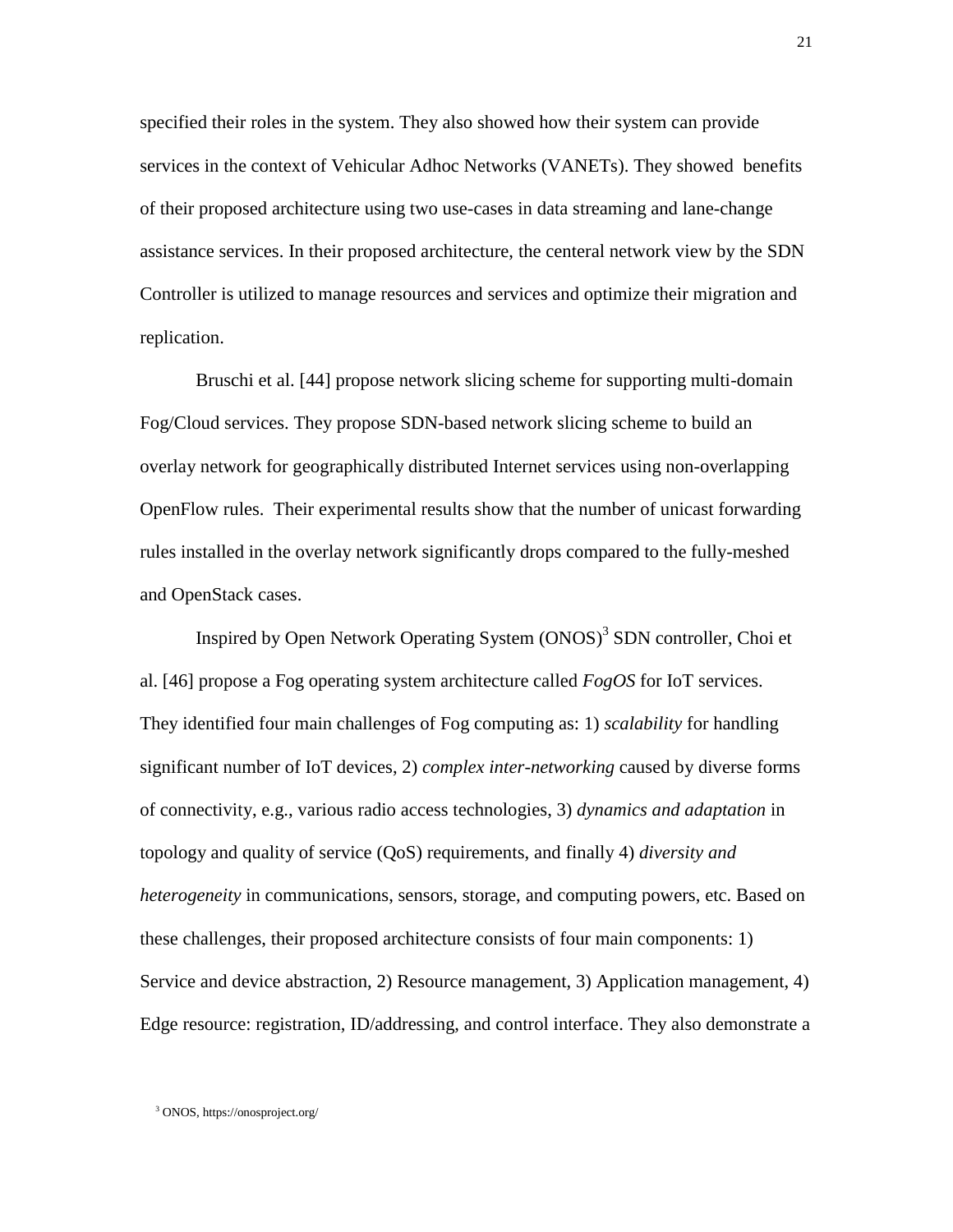preliminary proof-of-concept demonstration of their system for a drone-based surveillance service.

In a recent work, Diro et al. [\[47\]](#page-29-8) propose a mixed SDN and Fog architecture which gives priority to critical network flows while takes into account fairness among other flows in the Fog-to-things communication to satisfy QoS requirements of heterogeneous IoT applications. They intend to satisfy QoS and perfromance measures such as packet delay, lost packets and maximize throughput. Results show that their proposed method is able to serve critical and urgent flows more efficiently while provides allocation of network slices to other flow classes.

# **4.6 Future Research Directions**

In this section, we discuss open issues in software-defined Clouds and Edge computing environments along future directions.

### *4.6.1 Software Defined Clouds*

Our survey on network slicing management and orchestration in SDC shows that community very well recognized the problem of joint provisioning of hosts and network resources. In the earlier research, a vast amount of attention has been given to solutions for the optimization of cost/energy only focusing on either host [\[38\]](#page-28-11) or network [\[39\],](#page-28-12) not both. However, it is essential for the management component of the system to take into account both network and host cost at the same time. Otherwise, optimization of one can exacerbate the situation for the other. To address this issue, many research proposals have also focused on the joint host and network resource management. However, most of the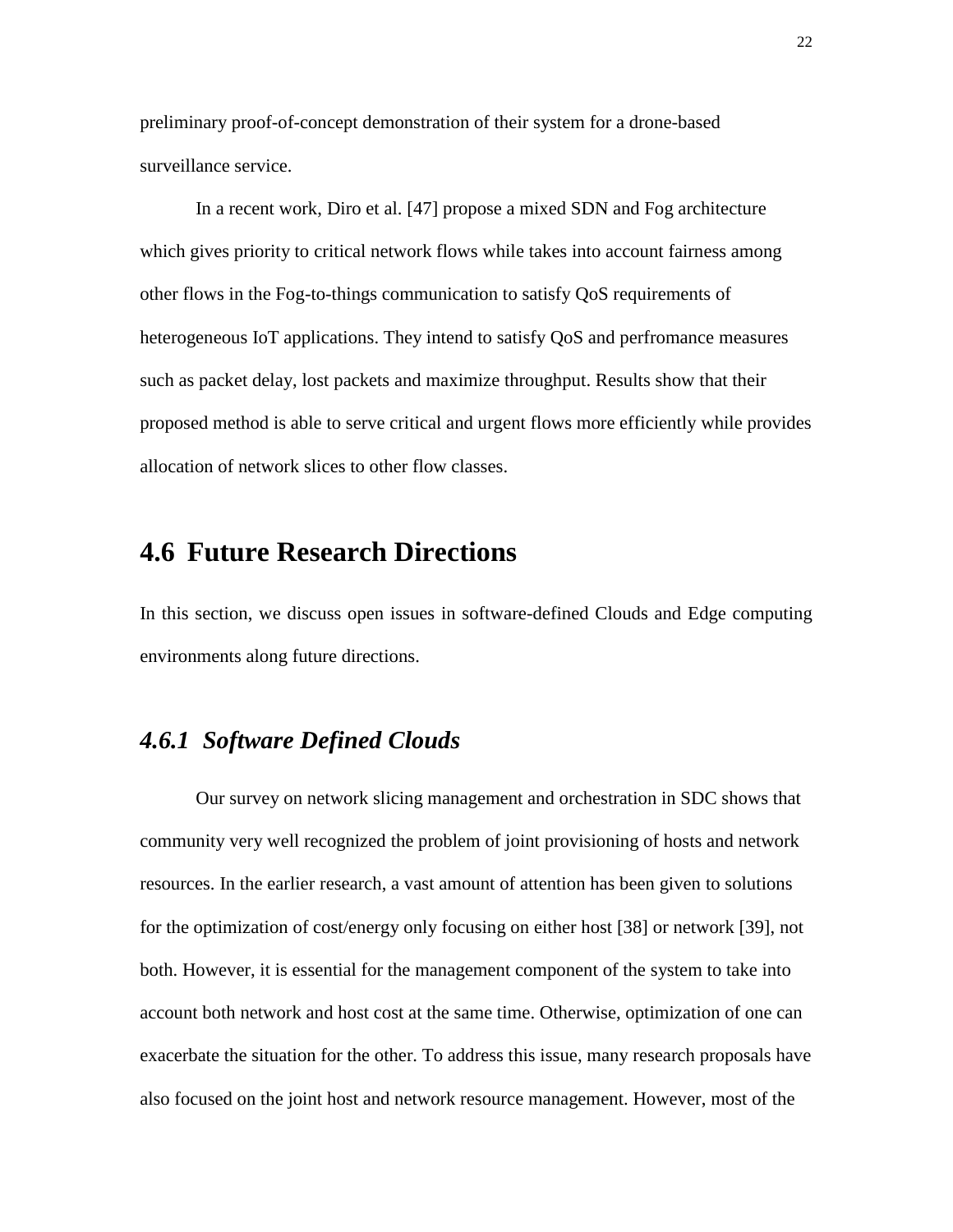proposed approaches suffer from high computational complexity, or they are not optimal. Therefore, the development of algorithms that manage joint hosts and network resource provisioning and scheduling is of great interest. In joint host and network resource management and orchestration, not only finding the minimum subset of hosts and network resources that can handle a given workload is crucial, but also SLA and users' QoS requirements (e.g., latency) must be satisfied. The problem of joint host and network resource provisioning becomes more sophisticated when SDC supports VNF and SFC.

SFC is a hot topic attainting a significant amount of attention by the community. However, little attention has been paid to VNF placement while meeting the QoS requirements of the applications. PLAN [\[20\]](#page-27-7) intends to minimize the network communication cost while meeting network policy requirements. However, it only considers traditional middleboxes, and it does not take into account the option of VNF migration. Therefore, one of the areas requires more attention and development of novel optimization techniques is the management and orchestration of SFCs. This has to be done in a way that the placement and migration of VNFs are optimized while SLA violation and cost/energy are maximized.

Network-aware virtual machines management is a well-studied area. However, the majority of works in this context consider VM migration and VM placement to optimize network costs. The traffic engineering and dynamic flow scheduling combined with migration and placement of VMs also provide a promising direction for the minimization of network communication cost. For example, using SDN, management and orchestration module of the system can install flow entries on the switches of the shortest path with the lowest utilization to redirect VM migration traffic to an appropriate path.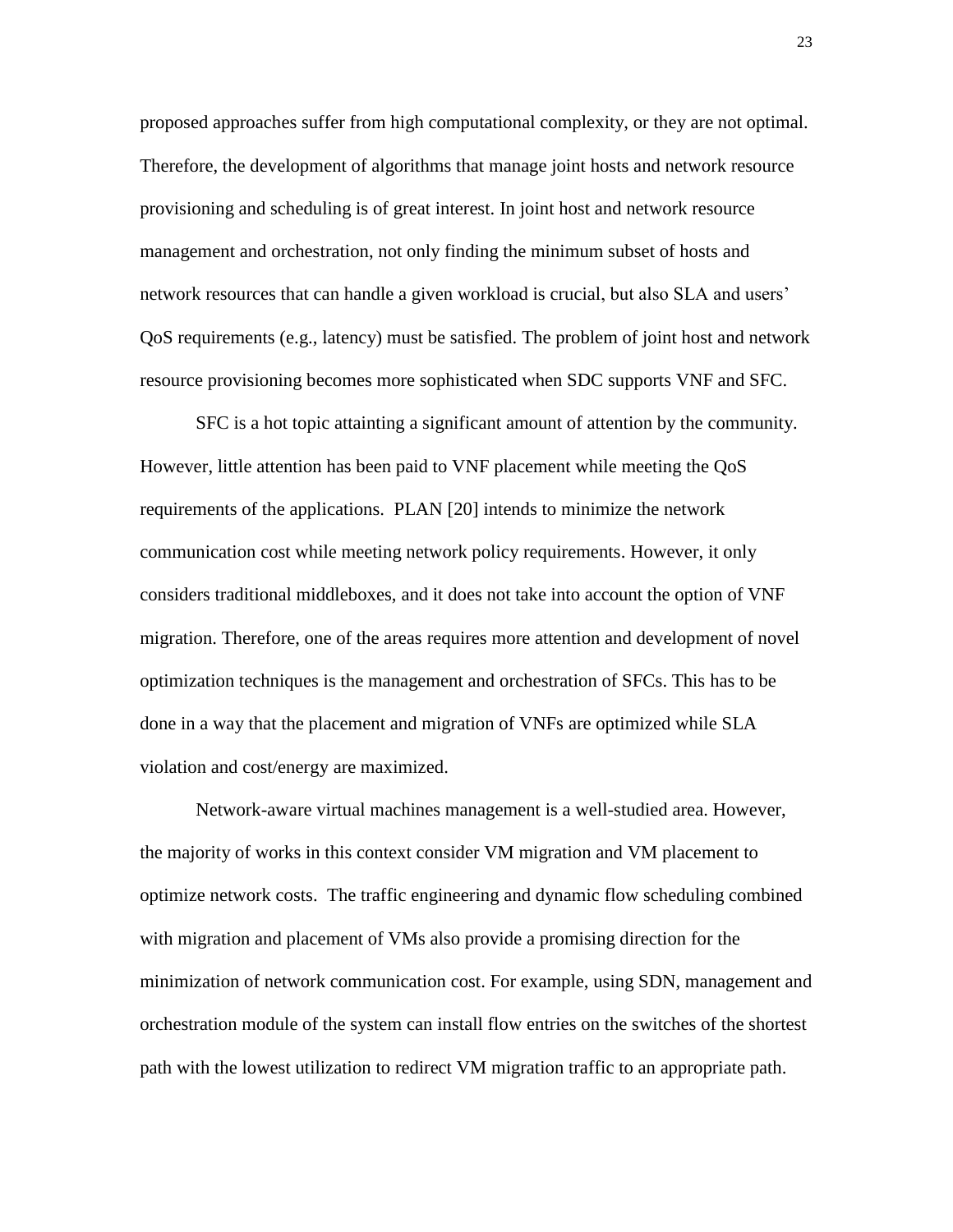The analytical modeling of SDCs has not been investigated intensely in the literature. Therefore building a model based on priority networks that can be used for analysis of the SDCs network and validation of results from experiments conducted via simulation.

Auto-scaling of VNFs is another area that requires more in-depth attention by the community. VNFs providing networking functions for the applications are subject to performance variation due to different factors such as the load of the service or overloaded underlying hosts. Therefore, development of auto-scaling mechanisms that monitor the performance of the VMs hosting VNFs and adaptively adds or remove VMs to satisfy the SLA requirements of the applications is of paramount importance for management and orchestration of network slices. In fact, efficient placement of VNFs [\[41\]](#page-29-9) on hosts near to the service component producing data streams or users generating requests minimizes latency and reduces the overall network cost. However, placing it on a more powerful node far in the network improves processing time [\[40\].](#page-29-10) Existing solutions mostly focus on either scaling without placement or placement without scaling. Moreover, auto-scaling techniques of VNFs, they typically focus on auto-scaling of a single network service (e.g., firewall), while in practice auto-scaling of VNFs must be performed in accordance with SFCs. In this context, node and link capacity limits must be considered, and the solution must maximize the benefit gained from existing hardware using techniques such as dynamic pathing. Therefore, one of the promising avenues for future research on auto-scaling of VNFs is to explore the optimal dynamic resource allocation and placement.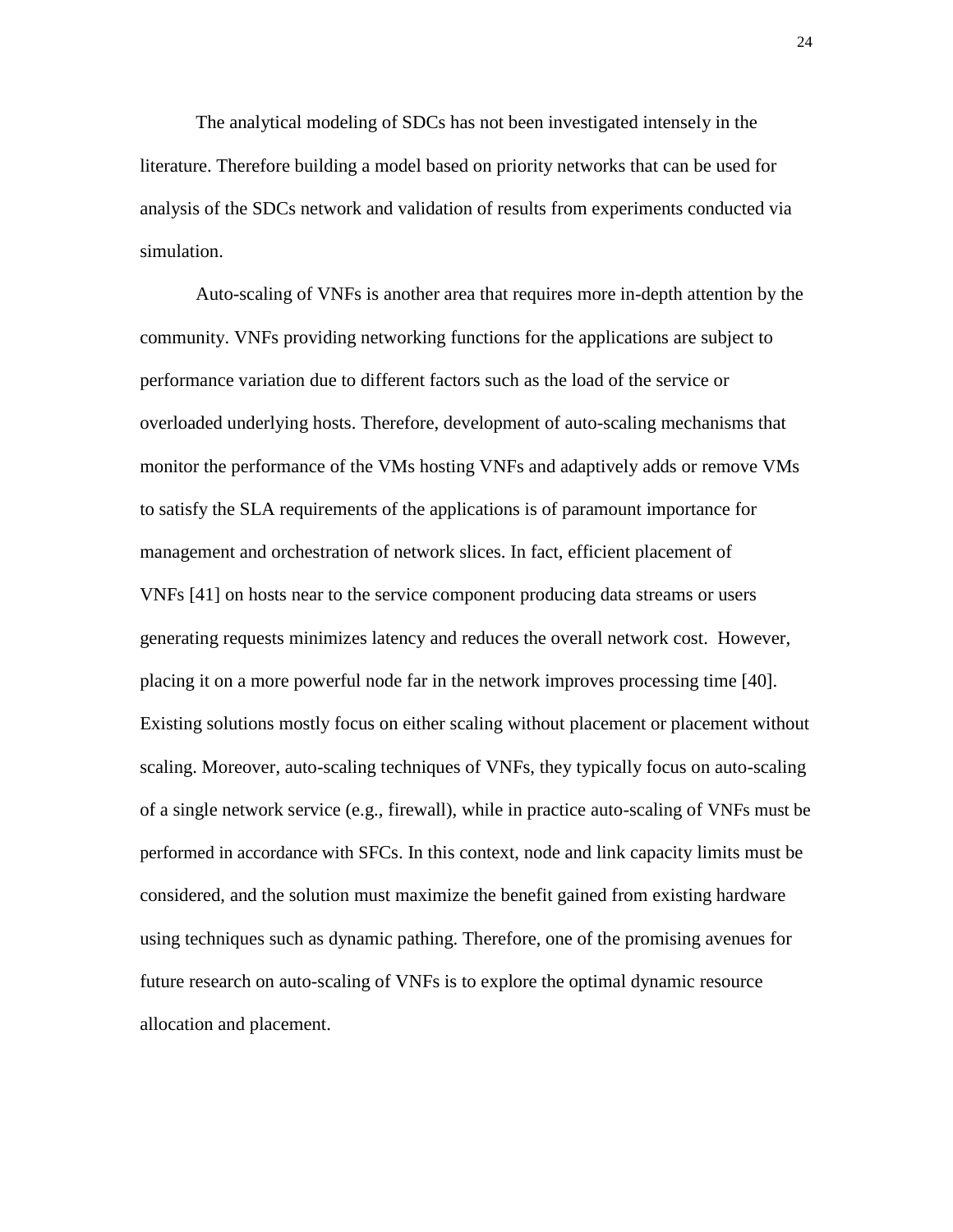#### *4.6.2 Edge and Fog Computing*

In both Edge and Fog computing, the integration of 5G so far has been discussed within a very narrow scope. Although 5G network resource management and resource discovery in Edge/Fog computing have been investigated, many other challenging issues in this area are still unexplored. Mobility-aware service management in 5G enabled Fog computing and forwarding large amount of data from one Fog node to another in realtime overcoming communication overhead can be very difficult to ensure. In addition, due to decentralized orchestration and heterogeneity among Fog nodes, modelling, management and provisioning of 5G network resources are not as straight-forward as other computing paradigms.

Moreover, compared to Mobile Edge servers, Cloudlets and Cloud datacenters, the number of Fog nodes and their probability of being faulty are very high. In this case, implementation of SDN (one of the foundation blocks of 5G) in Fog computing can get obstructed significantly. One the other hand, Fog computing enables traditional networking devices to process incoming data and due to 5G, this data amount can be significantly huge. In such scenario, adding more resources in traditional networking devices will be very costly, less secured and hinders their inherent functionalities like routing, packet forwarding, etc. which in consequence affect the basic commitments of 5G network and NFV.

Nonetheless, Fog infrastructures can be owned by different providers that can significantly resist developing a generalized pricing policy for 5G-enabled Fog computing. Prioritized network slicing for forwarding latency-sensitive IoT data can also contribute additional complications in 5G enabled Fog computing. Opportunistic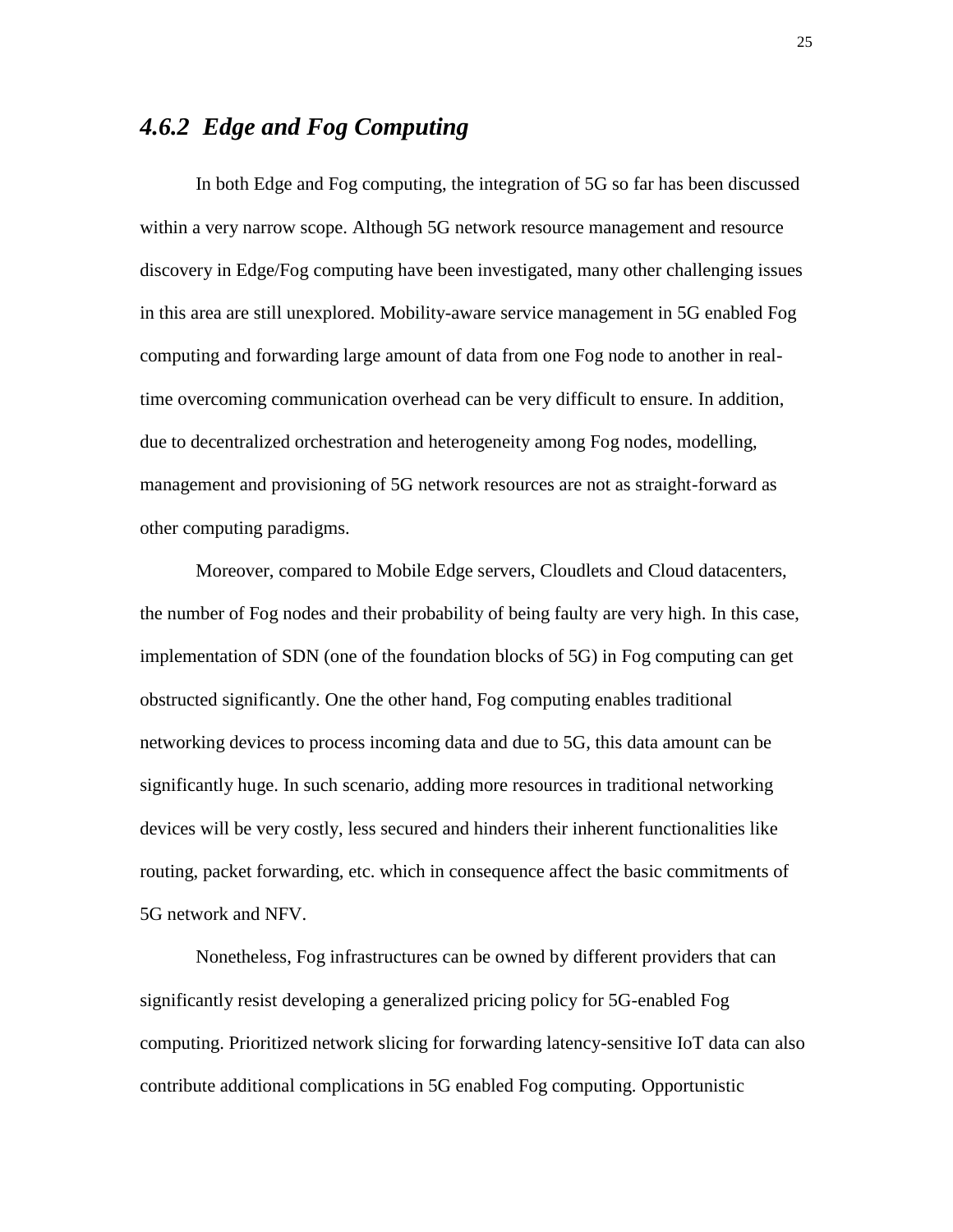scheduling and reservation of virtual network resources is tough to implement in Fog as it deals with a large number of IoT devices and their data sensing frequency can change with the course of time. Balancing load on different virtual networks and their QoS can degrade significantly unless efficient monitoring is imposed. Since Fog computing is a distributed computing paradigm, centralized monitoring of network resources can intensify the problem. In this case, distributed monitoring can be an efficient solution, although it can be failed to reflect the whole network context in a body. Extensive research is required to solve this issue. Besides, in promoting fault-tolerance of 5Genabled Fog computing, topology-aware application placement, dynamic fault detection and reactive management can play a significant role which is subjected to uneven characteristics of the Fog nodes.

# **4.7 Conclusion**

In this paper, we intended to investigate research proposals for the management and orchestration of network slices in different platforms. We discussed emerging technologies such as Software-defined networking SDN and NFV. We explored the vision of 5G for network slicing and discussed some of the ongoing projects and studies in this area. We surveyed the state of the art approaches to network slicing in Softwaredefined Clouds and application of this vision to the Cloud computing context. We disscussed the state of the art literature on network slices in emerging Fog/Edge computing. Finally, we identified gaps in this context and provided future directions towards the notion of network slicing.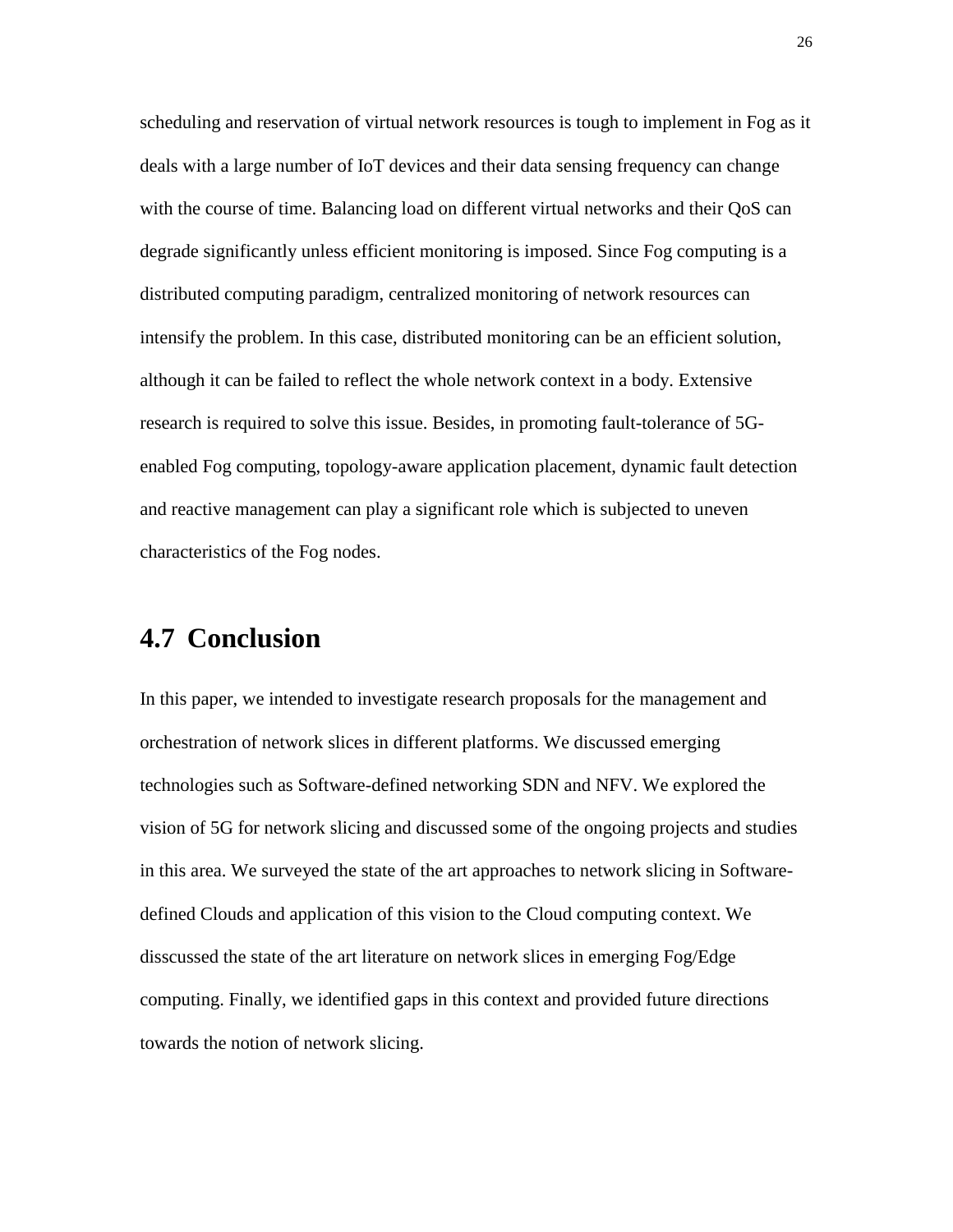# **Acknowledgments**

This work is supported through Huawei Innovation Research Program (HIRP). We also thank Zhouwei for his comments and support for the work.

# **4.8 References**

- <span id="page-26-0"></span>[1] J. G. Andrews *et al*., "What Will 5G Be?," in *IEEE Journal on Selected Areas in Communications*, vol. 32, no. 6, pp. 1065-1082, June 2014.
- <span id="page-26-4"></span>[2] R. Buyya, R. N. Calheiros, J. Son, A. V. Dastjerdi and Y. Yoon, "Software-Defined Cloud Computing: Architectural elements and open challenges," *2014 International Conference on Advances in Computing, Communications and Informatics (ICACCI),* New Delhi, 2014, pp. 1-12.
- <span id="page-26-1"></span>[3] D. Ott, N. Himayat,and S. Talwar, 5G: Transforming the User Wireless Experience. Towards 5G: Applications, Requirements and Candidate Technologies, pp.34-51, 2017.
- <span id="page-26-2"></span>[4] J. Zhang, X. Ge, Q. Li, M. Guizani, and Y. Zhang. "5G millimeter-wave antenna array: Design and challenges." IEEE Wireless Communications 24, no. 2 (2017): 106-112.
- <span id="page-26-3"></span>[5] S. Chen and J. Zhao, "The requirements, challenges, and technologies for 5G of terrestrial mobile telecommunication," IEEE Commun. Mag., vol. 52, no. 5, pp. 36–43, May 2014.
- <span id="page-26-5"></span>[6] T. D. P.Perera, D. N. K. Jayakody, S. De, and Maksim Anatoljevich Ivanov. "A Survey on Simultaneous Wireless Information and Power Transfer." In Journal of Physics: Conference Series, vol. 803, no. 1, p. 012113. IOP Publishing, 2017.
- [7] P., Pekka. "A brief overview of 5G research activities." In 5G for Ubiquitous Connectivity (5GU), 2014 1st International Conference on, pp. 17-22. IEEE, 2014.
- <span id="page-26-6"></span>[8] A. Nakao, P. Du, Y. Kiriha, F. Granelli, A. A. Gebremariam, T. Taleb, and M. Bagaa. "End-to-end network slicing for 5g mobile networks." Journal of Information Processing 25 (2017): 153-163.
- <span id="page-26-7"></span>[9] K. Samdanis, S. Wright, A. Banchs, A. Capone, M. Ulema, and K. Obana. "5G Network Slicing: Part 1–Concepts, Principales, and Architectures [Guest Editorial]." IEEE Communications Magazine 55, no. 5 (2017): 70-71.
- <span id="page-26-8"></span>[10]S. Sharma, R. Miller, and A. Francini. "A Cloud-Native Approach to 5G Network Slicing." IEEE Communications Magazine 55, no. 8 (2017): 120-127.
- <span id="page-26-9"></span>[11]W. Shi, J. Cao, Q. Zhang, Y. Li and L. Xu, "Edge Computing: Vision and Challenges," in *IEEE Internet of Things Journal*, vol. 3, no. 5, pp. 637-646, Oct. 2016.
- <span id="page-26-10"></span>[12]X. Foukas, G. Patounas, A. Elmokashfi, and M. K. Marina. "Network Slicing in 5G: Survey and Challenges." IEEE Communications Magazine 55, no. 5 (2017): 94-100.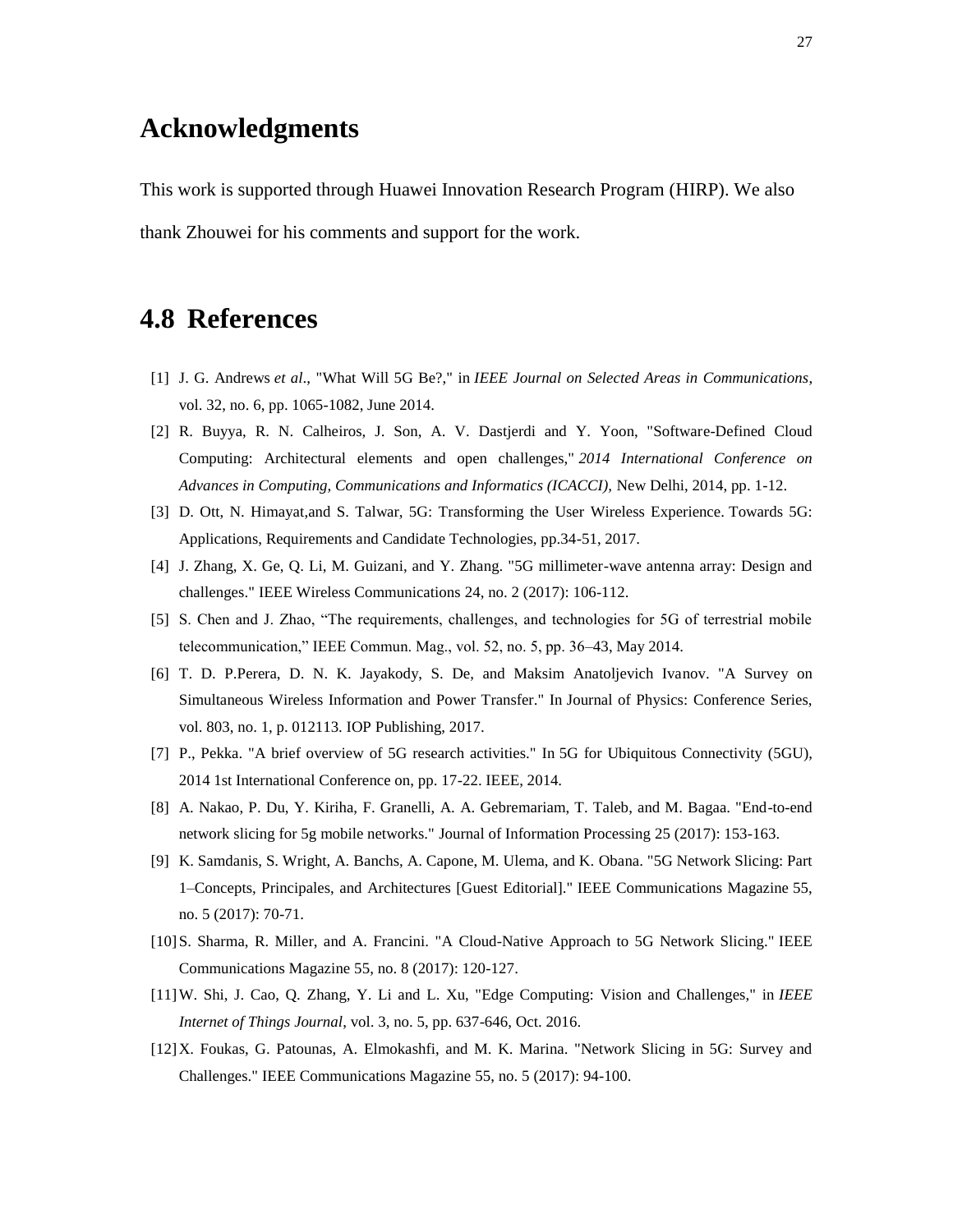- [13]X. Li, M. Samaka, H. A. Chan, D. Bhamare, L. Gupta, C. Guo, and R. Jain. "Network slicing for 5g: Challenges and opportunities." IEEE Internet Computing 21, no. 5 (2017): 20-27.
- <span id="page-27-0"></span>[14]F. Bonomi, R. Milito, J. Zhu, and S. Addepalli. 2012. "Fog computing and its role in the internet of things". In Proceedings of the first edition of the MCC workshop on Mobile Cloud computing (MCC '12). ACM, New York, NY, USA, 13-16.
- <span id="page-27-1"></span>[15]R. Cziva, S. Jouët, D. Stapleton, F. P. Tso and D. P. Pezaros, "SDN-Based Virtual Machine Management for Cloud Data Centers," in *IEEE Transactions on Network and Service Management*, vol. 13, no. 2, pp. 212-225, June 2016.
- <span id="page-27-2"></span>[16]S. H. Wang, P. P. W. Huang, C. H. P. Wen and L. C. Wang, "EQVMP: Energy-efficient and QoSaware virtual machine placement for software defined datacenter networks," *The International Conference on Information Networking 2014 (ICOIN2014)*, Phuket, 2014, pp. 220-225.
- <span id="page-27-3"></span>[17]V. Mann, A. Gupta, P. Dutta, A. Vishnoi, P. Bhattacharya, R. Poddar, and A. Iyer, 2012. "Remedy: Network-aware steady state VM management for data centers." *NETWORKING 2012*, pp.190-204.
- <span id="page-27-4"></span>[18]J. W. Jiang, T. Lan, S. Ha, M. Chen and M. Chiang, "Joint VM placement and routing for data center traffic engineering," *2012 Proceedings IEEE INFOCOM*, Orlando, FL, 2012, pp. 2876-2880.
- <span id="page-27-5"></span>[19]W. Fang, X. Liang, S. Li, L. Chiaraviglio, N. Xiong, "VMPlanner: Optimizing virtual machine placement and traffic flow routing to reduce network power costs in Cloud data centers", *In Computer* Networks, Volume 57, Issue 1, 2013, pp. 179-196.
- <span id="page-27-7"></span>[20]L. Cui, F. P. Tso, D. P. Pezaros, W. Jia and W. Zhao, "PLAN: Joint Policy- and Network-Aware VM Management for Cloud Data Centers," in *IEEE Transactions on Parallel and Distributed Systems*, vol. 28, no. 4, pp. 1163-1175, April 1 2017.
- <span id="page-27-6"></span>[21]H. Jin, T. Cheocherngngarn, D. Levy, A. Smith, D. Pan, J. Liu and N. Pissinou., "Joint Host-Network Optimization for Energy-Efficient Data Center Networking," *2013 IEEE 27th International Symposium on Parallel and Distributed Processing*, Boston, MA, 2013, pp. 623-634.
- <span id="page-27-8"></span>[22]W. Voorsluys, J. Broberg, S. Venugopal, and R. Buyya, 2009. "Cost of Virtual Machine Live Migration in Clouds: A Performance Evaluation". CloudCom, 9, pp.254-265.
- <span id="page-27-9"></span>[23]M. F. Bari, M. F. Zhani, Q. Zhang, R. Ahmed and R. Boutaba, "CQNCR: Optimal VM migration planning in Cloud data centers," *2014 IFIP Networking Conference*, Trondheim, 2014, pp. 1-9.
- <span id="page-27-10"></span>[24]S. Ghorbani, S. and M. Caesar, "Walk the line: consistent network updates with bandwidth guarantees". *In Proceedings of the first workshop on Hot topics in software defined networks,* 2012 (pp. 67-72). ACM.
- <span id="page-27-11"></span>[25]X. Li, Q. He, J. Chen, K. Ye and T. Yin, "Informed live migration strategies of virtual machines for cluster load balancing". Network and Parallel Computing, 2011 pp.111-122.
- <span id="page-27-12"></span>[26]F. Xu, F. Liu, L. Liu, H. Jin, B. Li and B. Li, "iAware: Making Live Migration of Virtual Machines Interference-Aware in the Cloud," in *IEEE Transactions on Computers*, vol. 63, no. 12, pp. 3012- 3025, Dec. 2014.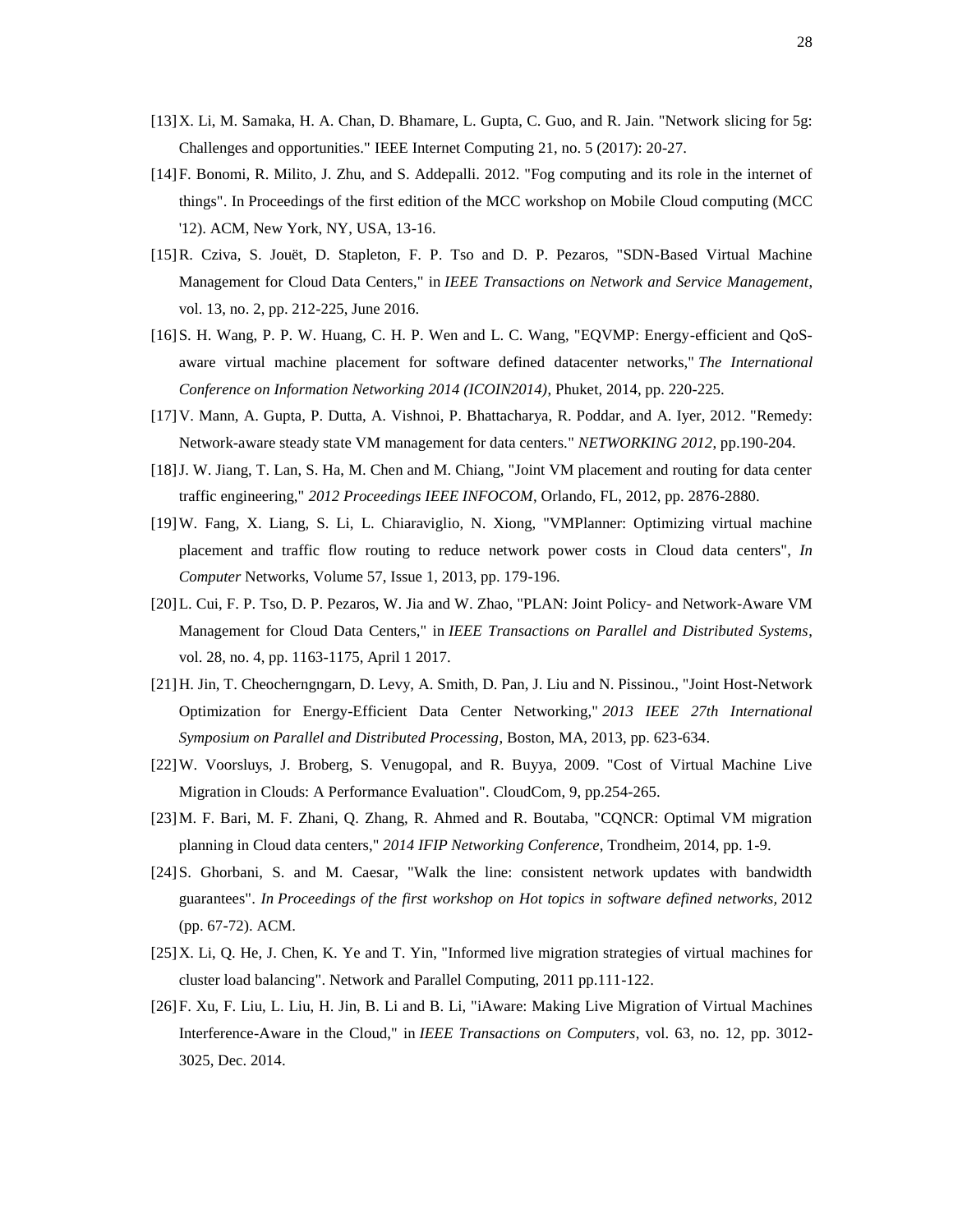- <span id="page-28-0"></span>[27]B. Han, V. Gopalakrishnan, L. Ji and S. Lee, "Network function virtualization: Challenges and opportunities for innovations," in *IEEE Communications Magazine*, vol. 53, no. 2, pp. 90-97, Feb. 2015.
- <span id="page-28-1"></span>[28]H. Moens and F. D. Turck, "VNF-P: A model for efficient placement of virtualized network functions," *10th International Conference on Network and Service Management (CNSM) and Workshop*, Rio de Janeiro, 2014, pp. 418-423
- <span id="page-28-2"></span>[29]J. Soares, M. Dias, J. Carapinha, B. Parreira and S. Sargento, "Cloud4NFV: A platform for Virtual Network Functions," 2014 IEEE 3rd International Conference on Cloud Networking (CloudNet), Luxembourg, 2014, pp. 288-293.
- <span id="page-28-3"></span>[30]W. Shen, M. Yoshida, T. Kawabata, K. Minato and W. Imajuku, "vConductor: An NFV management solution for realizing end-to-end virtual network services," *The 16th Asia-Pacific Network Operations and Management Symposium*, Hsinchu, 2014, pp. 1-6.
- <span id="page-28-4"></span>[31]M. Yoshida, W. Shen, T. Kawabata, K. Minato and W. Imajuku, "MORSA: A multi-objective resource scheduling algorithm for NFV infrastructure," *The 16th Asia-Pacific Network Operations and Management Symposium*, Hsinchu, 2014, pp. 1-6.
- <span id="page-28-5"></span>[32]Y. F. Wu, Y. L. Su and C. H. P. Wen, "TVM: Tabular VM migration for reducing hop violations of service chains in Cloud datacenters," *2017 IEEE International Conference on Communications (ICC)*, Paris, 2017, pp. 1-6.
- <span id="page-28-6"></span>[33]Yuan-Ming Pai, C. H. P. Wen and Li-Ping Tung, "SLA-driven Ordered Variable-width Windowing for service-chain deployment in SDN datacenters," *2017 International Conference on Information Networking (ICOIN)*, Da Nang, 2017, pp. 167-172.
- <span id="page-28-7"></span>[34]S. Clayman, E. Maini, A. Galis, A. Manzalini and N. Mazzocca, "The dynamic placement of virtual network functions," *2014 IEEE Network Operations and Management Symposium (NOMS)*, Krakow, 2014, pp. 1-9.
- <span id="page-28-8"></span>[35]G. Xilouris *et al*., "T-NOVA: A marketplace for virtualized network functions," *2014 European Conference on Networks and Communications (EuCNC)*, Bologna, 2014, pp. 1-5.
- <span id="page-28-9"></span>[36]B. Sonkoly, R. Szabo, D. Jocha, J. Czentye, M. Kind and F. J. Westphal, "UNIFYing Cloud and Carrier Network Resources: An Architectural View," *2015 IEEE Global Communications Conference (GLOBECOM)*, San Diego, CA, 2015, pp. 1-7.
- <span id="page-28-10"></span>[37]A. M. Medhat, T. Taleb, A. Elmangoush, G. A. Carella, S. Covaci and T. Magedanz, "Service Function Chaining in Next Generation Networks: State of the Art and Research Challenges," in *IEEE Communications Magazine*, vol. 55, no. 2, pp. 216-223, February 2017.
- <span id="page-28-11"></span>[38]A. Beloglazov, J. Abawajy, R. Buyya, "Energy-aware resource allocation heuristics for efficient management of data centers for Cloud computing", In Future Generation Computer Systems, Volume 28, Issue 5, pp. 755-768, 2012.
- <span id="page-28-12"></span>[39]B. Heller, S. Seetharaman,, P. Mahadevan, Y. Yiakoumis, P. Sharma, S. Banerjee, and N. McKeown, "ElasticTree: Saving Energy in Data Center Networks". In *Nsdi*, Vol. 10, pp. 249-264, April 2010.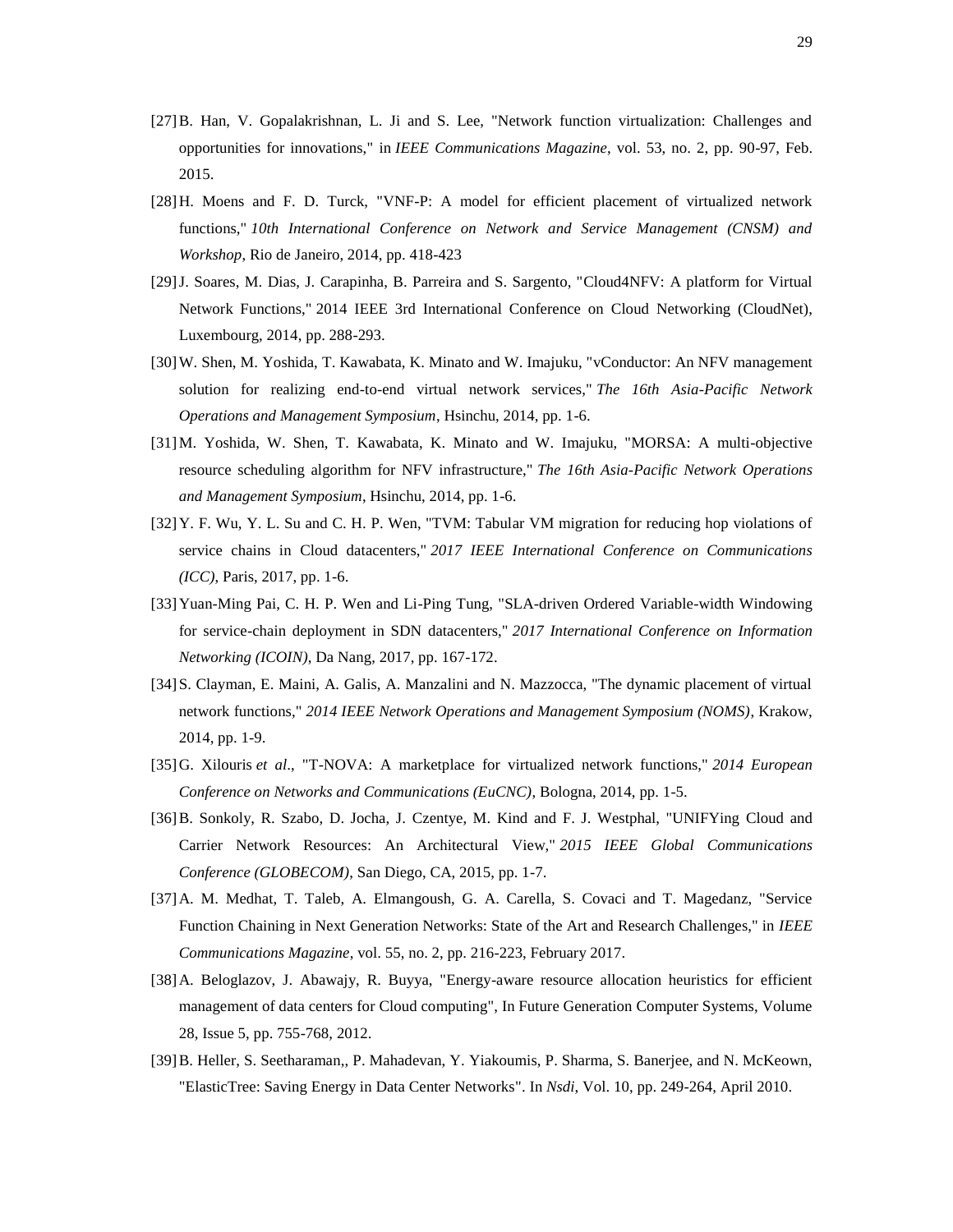- <span id="page-29-10"></span>[40]S. Dräxler, H. Karl, and Z. A. Mann. "Joint Optimization of Scaling and Placement of Virtual Network Services". In *Proceedings of the 17th IEEE/ACM International Symposium on Cluster, Cloud and Grid Computing* (CCGrid '17). IEEE Press, Piscataway, NJ, USA, 365-370, 2017.
- <span id="page-29-9"></span>[41]A. Fischer, J. F. Botero, M. T. Beck, H. de Meer and X. Hesselbach, "Virtual Network Embedding: A Survey," in *IEEE Communications Surveys & Tutorials*, vol. 15, no. 4, pp. 1888-1906, Fourth Quarter, 2013.
- <span id="page-29-3"></span>[42]Huawei Technologies' white paper, "5G Network Architecture A High-Level Perspective", 2016 Available online: *http://www.huawei.com/minisite/hwmbbf16/insights/5G-Nework-Architecture-Whitepaper-en.pdf*
- <span id="page-29-5"></span>[43]N. B. Truong, G. M. Lee and Y. Ghamri-Doudane, "Software defined networking-based vehicular Adhoc Network with Fog Computing," *2015 IFIP/IEEE International Symposium on Integrated Network Management (IM)*, Ottawa, ON, 2015, pp. 1202-1207.
- <span id="page-29-6"></span>[44]R. Bruschi, F. Davoli, P. Lago and J. F. Pajo, "A scalable SDN slicing scheme for multi-domain fog/Cloud services," *2017 IEEE Conference on Network Softwarization (NetSoft)*, Bologna, 2017, pp. 1-6.
- <span id="page-29-4"></span>[45]F. van Lingen and M. Yannuzzi and A. Jain and R. Irons-Mclean and O. Lluch and D. Carrera and J. L. Perez and A. Gutierrez and D. Montero and J. Marti and R. Maso and a. J. P. Rodriguez "The Unavoidable Convergence of NFV, 5G, and Fog: A Model-Driven Approach to Bridge Cloud and Edge," *in IEEE Communications Magazine*, vol. 55, no. 8, pp. 28-35, 2017.
- <span id="page-29-7"></span>[46]N. Choi, D. Kim, S. J. Lee and Y. Yi, "A Fog Operating System for User-Oriented IoT Services: Challenges and Research Directions," in *IEEE Communications Magazine*, vol. 55, no. 8, pp. 44-51, 2017.
- <span id="page-29-8"></span>[47]A.A. Diro, H.T. Reda, and N. Chilamkurti, "Differential flow space allocation scheme in SDN based fog computing for IoT applications" *Journal of Ambient Intelligence and Humanized Computing*, pp.1-11, 2018.
- <span id="page-29-0"></span>[48]M. Afrin, M.A. Razzaque, I. Anjum, M.M. Hassan, and A. Alamri, 2017. Tradeoff between User Quality-Of-Experience and Service Provider Profit in 5G Cloud Radio Access Network. Sustainability, 9(11), p.2127.
- <span id="page-29-1"></span>[49]Nunna, S., Kousaridas, A., Ibrahim, M., Dillinger, M., Thuemmler, C., Feussner, H. and Schneider, A., 2015, April. Enabling real-time context-aware collaboration through 5G and mobile edge computing. In 12th International Conference on Information Technology-New Generations (ITNG), 2015 (pp. 601-605). IEEE.
- <span id="page-29-2"></span>[50]Ketykó, I., Kecskés, L., Nemes, C. and Farkas, L., 2016, June. Multi-user computation offloading as multiple knapsack problem for 5G mobile edge computing. In European Conference on Networks and Communications (EuCNC), 2016 (pp. 225-229). IEEE.